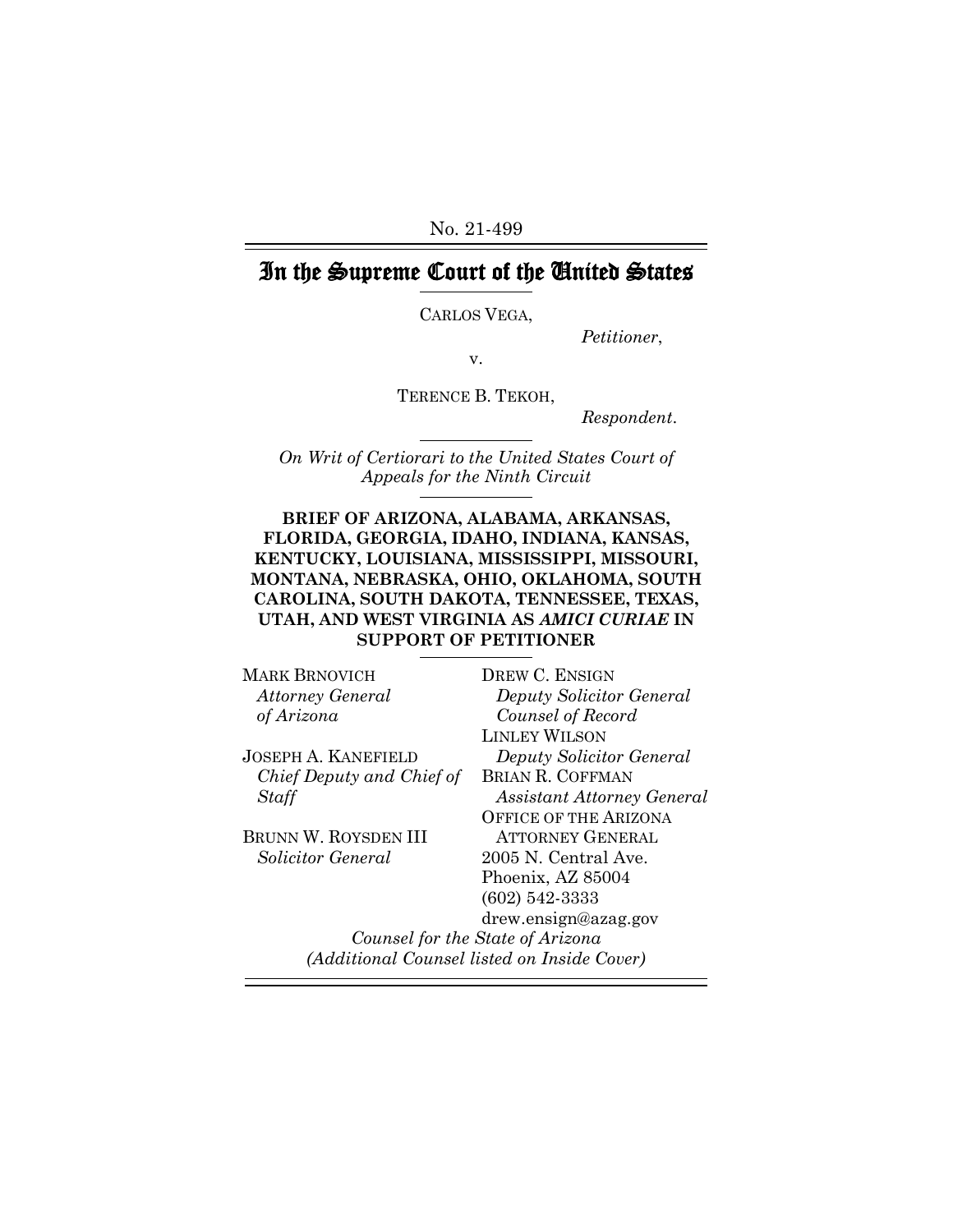STEVE MARSHALL *Alabama Attorney General* AUSTIN KNUDSEN *Montana Attorney General*

LESLIE RUTLEDGE *Arkansas Attorney General*

ASHLEY MOODY *Florida Attorney General*

CHRISTOPHER M. CARR *Georgia Attorney General*

LAWRENCE G. WASDEN *Idaho Attorney General*

THEODORE E. ROKITA *Indiana Attorney General*

DEREK SCHMIDT *Kansas Attorney General*

DANIEL CAMERON *Kentucky Attorney General*

JEFF LANDRY *Louisiana Attorney General*

LYNN FITCH *Mississippi Attorney General*

ERIC S. SCHMITT *Missouri Attorney General* DOUGLAS J. PETERSON *Nebraska Attorney General*

DAVE YOST *Ohio Attorney General*

JOHN M. O'CONNOR *Oklahoma Attorney General*

ALAN WILSON *South Carolina Attorney General*

JASON R. RAVNSBORG *South Dakota Attorney General*

HERBERT H. SLATERY III *Tennessee Attorney General*

KEN PAXTON *Texas Attorney General*

SEAN D. REYES *Utah Attorney General*

PATRICK MORRISEY *West Virginia Attorney General*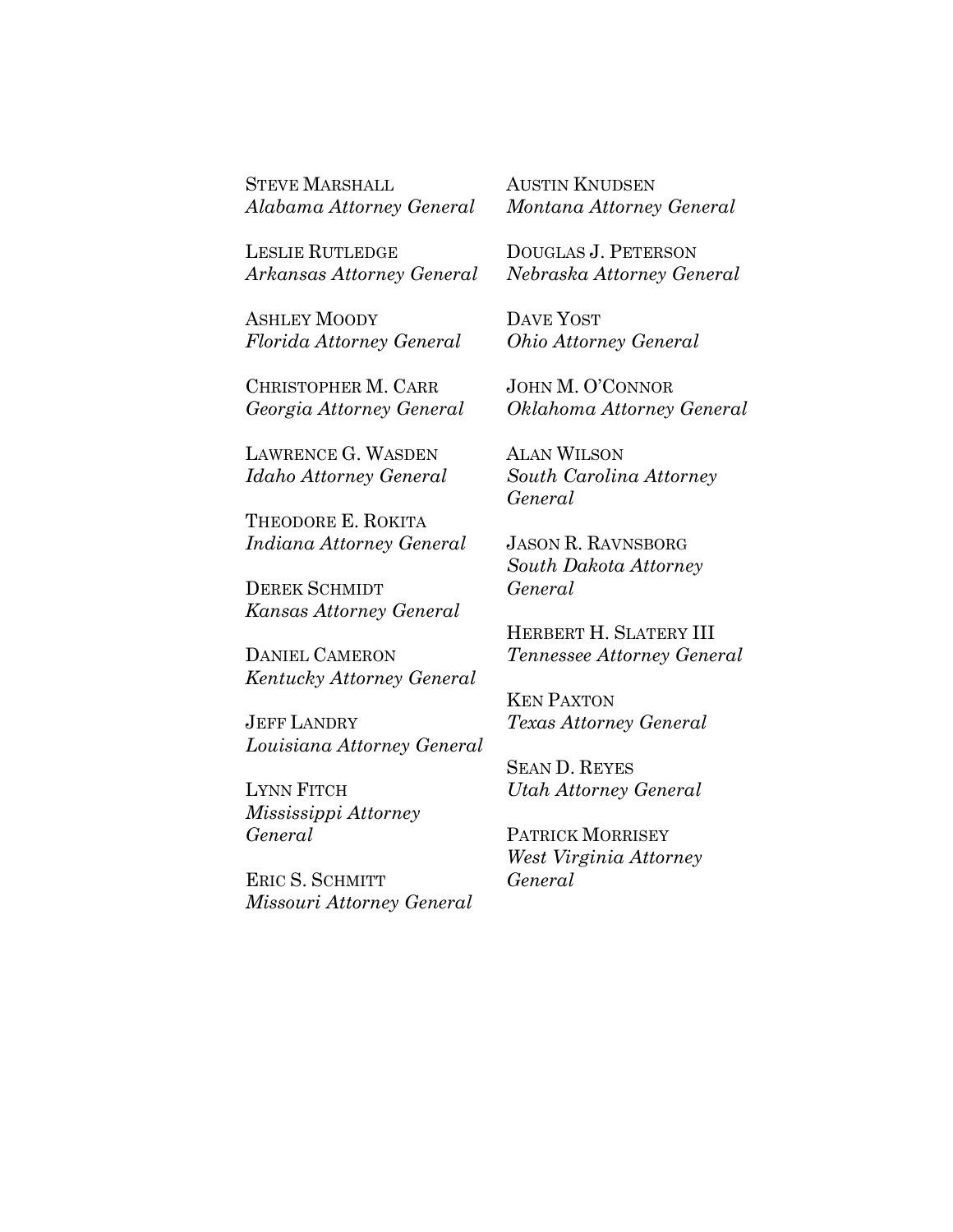# **TABLE OF CONTENTS**

| INTEREST OF AMICI CURIAE 1                                                                                      |  |  |
|-----------------------------------------------------------------------------------------------------------------|--|--|
|                                                                                                                 |  |  |
|                                                                                                                 |  |  |
| Miranda Announced A Judicially-<br>Ι.<br>Created Prophylactic Rule, Not A<br>Freestanding Constitutional Right3 |  |  |
| A. <i>Miranda</i> Created A Prophylactic                                                                        |  |  |
| B. This Court Has Repeatedly<br>Recognized Limits To Miranda's                                                  |  |  |
| II. An Officer's Failure To Read Miranda<br>Warnings Is Not Actionable Under                                    |  |  |
| A. Miranda Did Not Create A<br>Substantive Right That Can Be<br>Vindicated Through Section 1983. 11             |  |  |
| Police Officers Do Not Proximately<br>B.<br>Cause Unwarned Confessions To Be<br>Admitted Into Evidence In A     |  |  |
| 1. Admitting an unwarned<br>confession at a criminal trial is<br>not reasonably foreseeable. 14                 |  |  |
| Independent actors break the<br>2.<br>chain of causation from a police                                          |  |  |
|                                                                                                                 |  |  |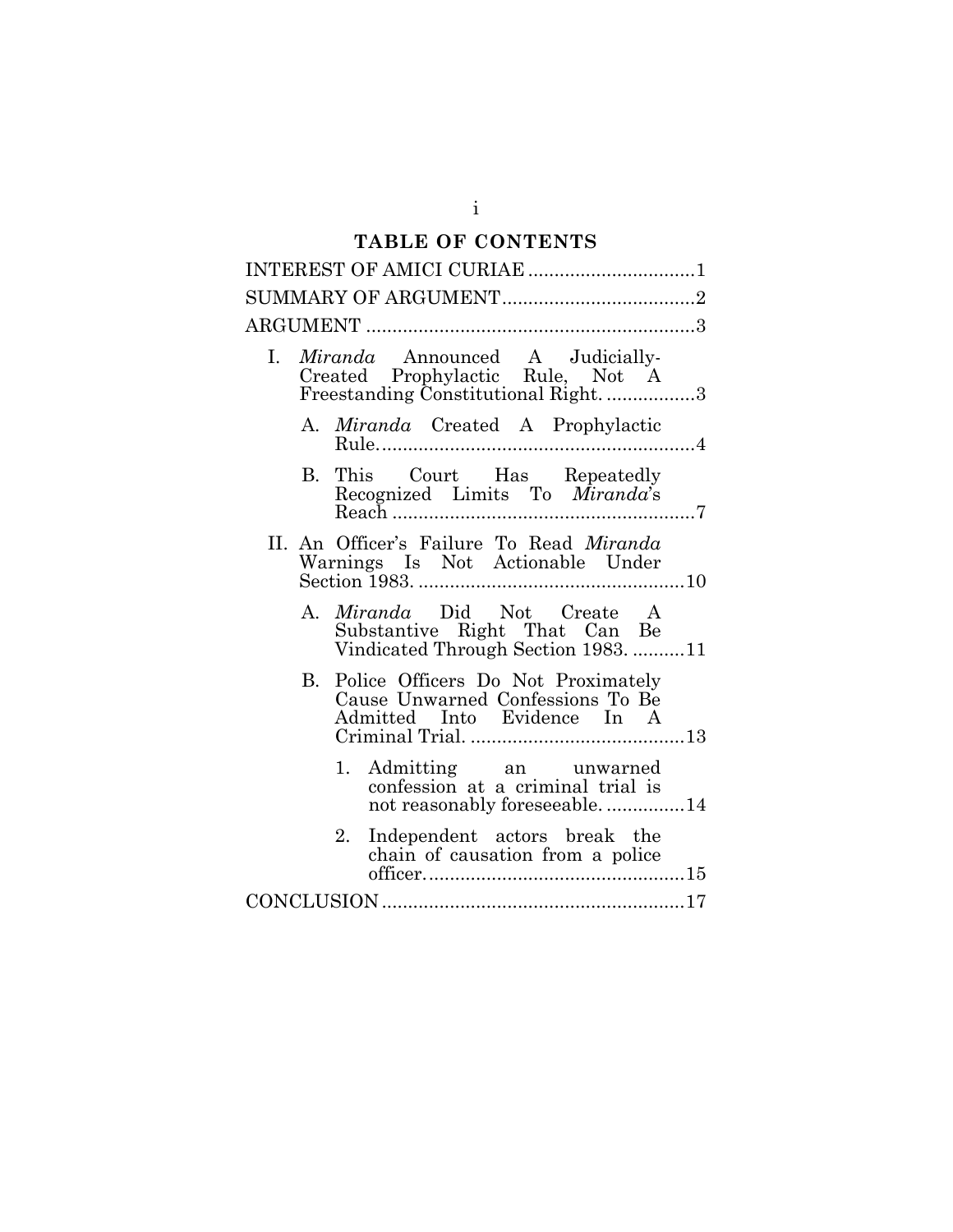# **TABLE OF AUTHORITIES**

# **CASES**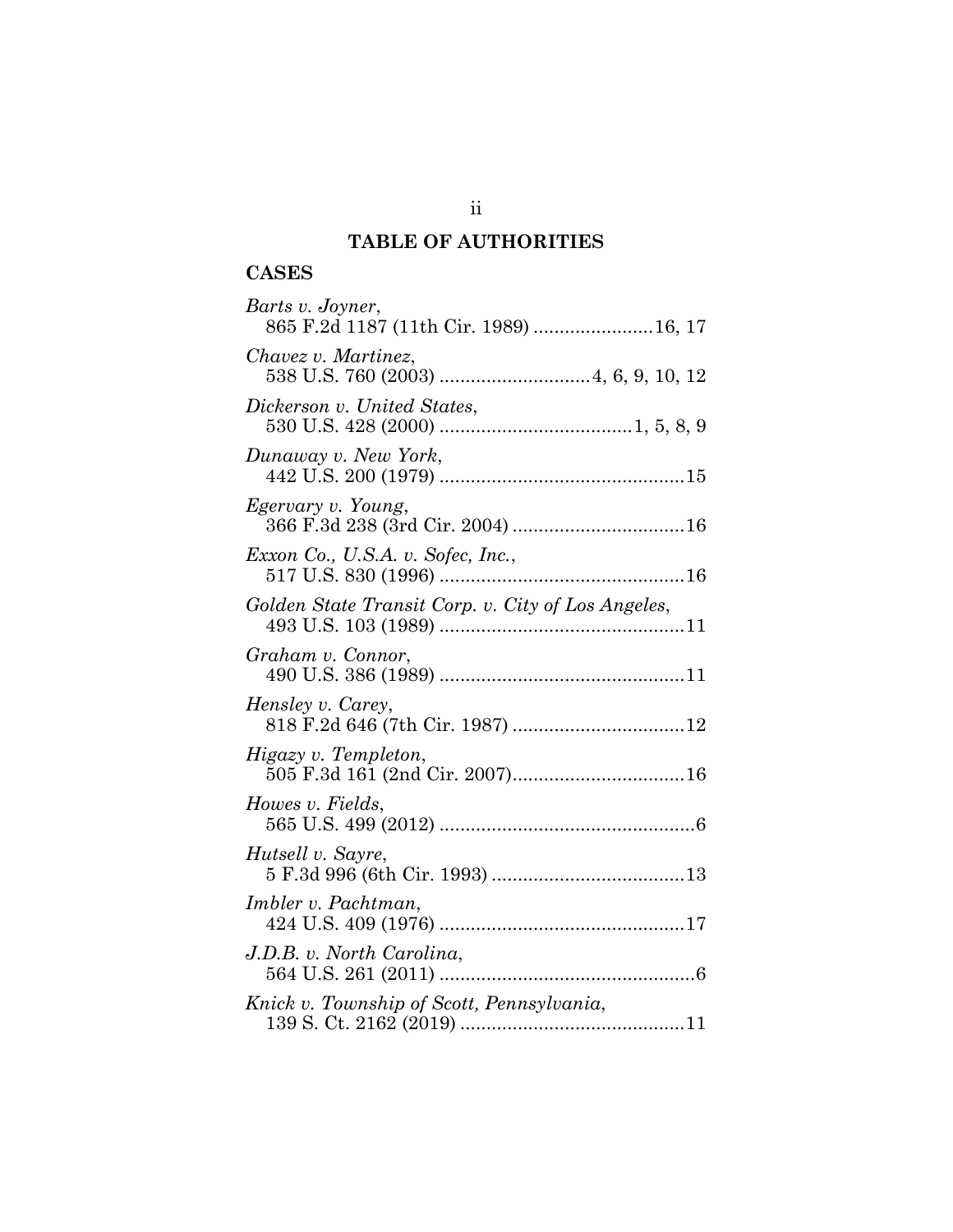| Malley v. Briggs,                                        |
|----------------------------------------------------------|
| Maryland v. Shatzer,                                     |
| Michigan v. Harvey,                                      |
| Michigan v. Tucker,                                      |
| Miranda v. Arizona,                                      |
| Monroe v. Paper,                                         |
| Montejo v. Louisiana,                                    |
| Murray v. Earle,<br>405 F.3d 278 (5th Cir. 2005)  16, 17 |
| New Jersey v. Portash,                                   |
| New York v. Quarles,                                     |
| Oregon v. Elstad,                                        |
| Oregon v. Hass,                                          |
| Oregon v. Ice,                                           |
| Pace v. City of Des Moines,                              |
| Stump v. Sparkman,                                       |
| Townes v. City of New York,                              |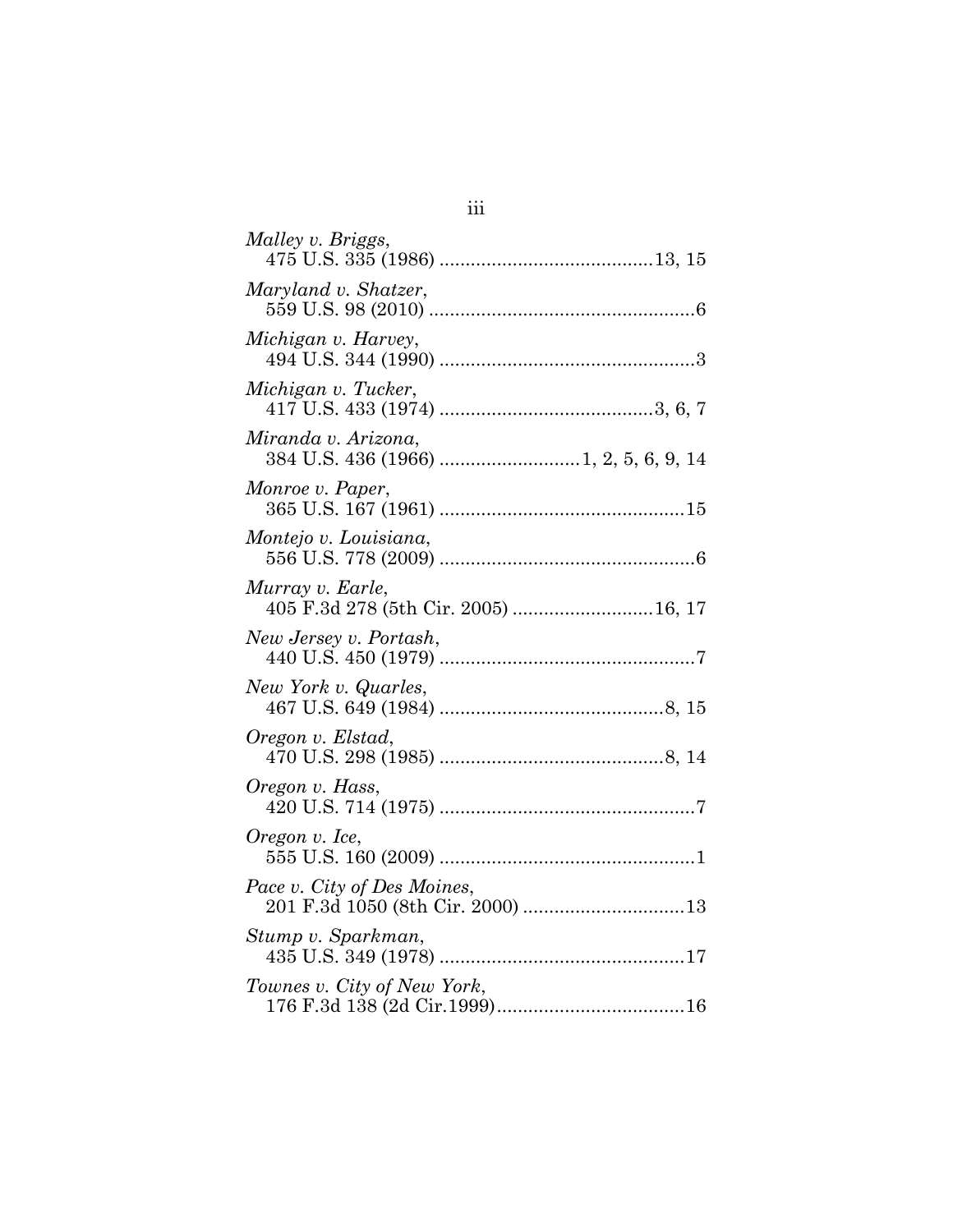| United States v. Davila, |  |
|--------------------------|--|
| United States v. Patane, |  |
| Wilkins v. Gaddy,        |  |
| Withrow v. Williams,     |  |

iv

# **STATUTES**

|--|--|--|--|--|--|--|--|

# **OTHER AUTHORITIES**

| Brian K. Landsberg, Safeguarding Constitutional<br>Rights: The Uses and Limits of Prophylactic Rules,                                                              |
|--------------------------------------------------------------------------------------------------------------------------------------------------------------------|
| Erwin Chemerinsky, The Court Should Have<br>Remained Silent: Why the Court Erred in Deciding<br>Dickerson v. United States, 149 U. Pa. L. Rev. 287                 |
| Joseph D. Grano, <i>Miranda's Constitutional</i><br>Difficulties: A Reply to Professor Schulhofer, 55 U.                                                           |
| Michael A. Cantrell, <i>Constitutional Penumbras and</i><br>Prophylactic Rights: The Right to Counsel and the<br>"Fruit of the Poisonous Tree", 40 Am. J. Crim. L. |
| Robert Frost, Mending Wall, in North of Boston 11                                                                                                                  |
| <b>CONSTITUTIONAL PROVISIONS</b>                                                                                                                                   |
|                                                                                                                                                                    |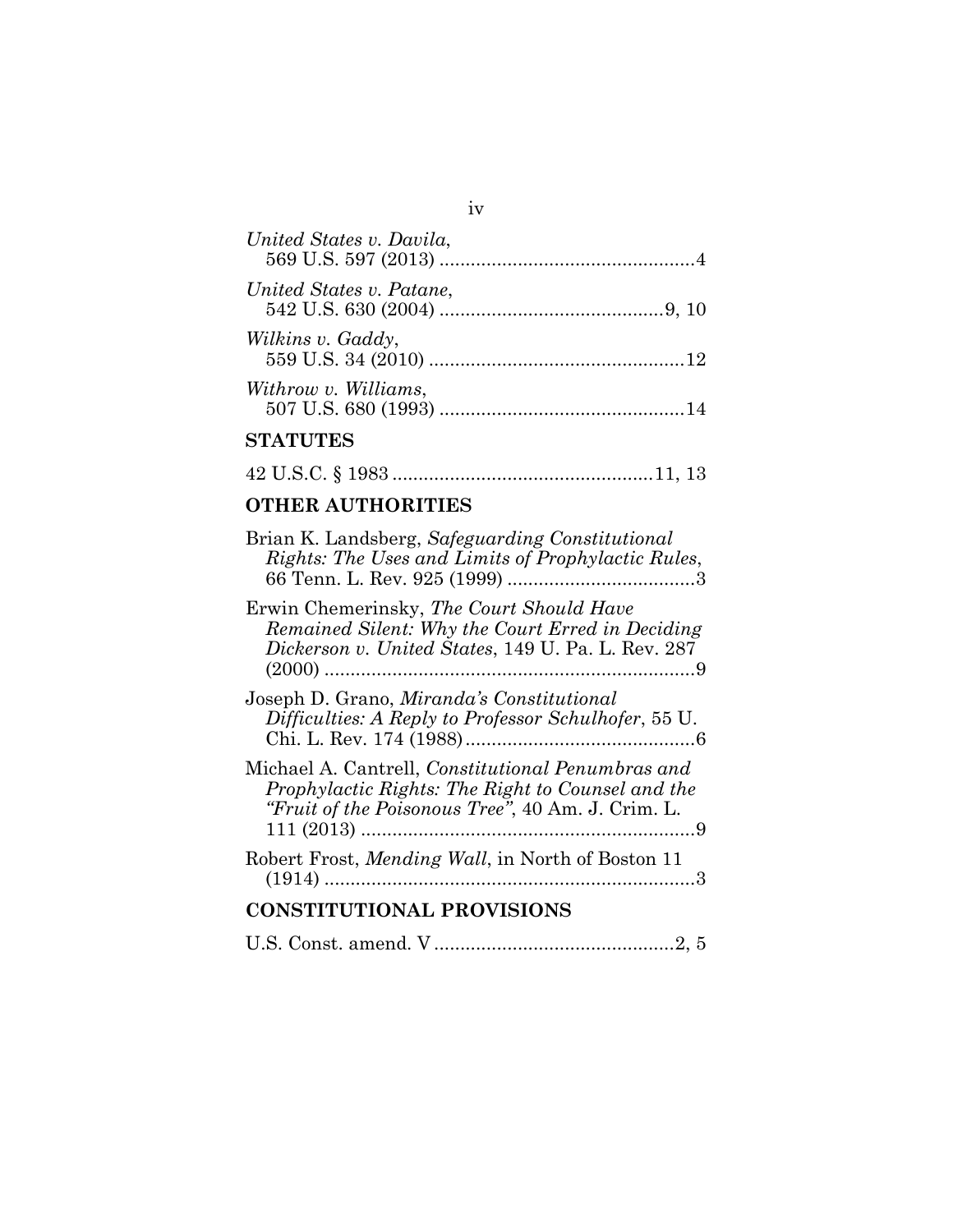#### **INTEREST OF AMICI CURIAE**

Amici Curiae are the States of Arizona, Alabama, Arkansas, Florida, Georgia, Idaho, Indiana, Kansas, Kentucky, Louisiana, Mississippi, Missouri, Montana, Nebraska, Ohio, Oklahoma, South Carolina, South Dakota, Tennessee, Texas, Utah, and West Virginia (collectively, "Amici States"). Amici States' sworn law enforcement officers investigate tens of thousands of crimes every year and are routinely named defendants in suits brought under 42 U.S.C. § 1983. In ferreting out crime, officers make on-the-spot judgment calls every day, including whether to read a suspect the prophylactic warnings required by *Miranda v. Arizona*, 384 U.S. 436, 443 (1966).

The Ninth Circuit erroneously held below that an officer's taking of an unwarned statement can give rise to liability under Section 1983. That conclusion frustrates Amici States' interests. Indeed, "administration of a discrete criminal justice system is among the basic sovereign prerogatives States retain." *Oregon v. Ice*, 555 U.S. 160, 168 (2009). Application of state-created evidentiary rules—which may very well result in suppression of a suspect's unwarned statement—is a sufficient mechanism to ensure compliance with *Miranda*. This is particularly true today, given that "there are more remedies available for abusive police conduct than there were at the time *Miranda* was decided[.]" *Dickerson v. United States*, 530 U.S. 428, 442 (2000).

The Ninth Circuit's decision below is erroneous and, if accepted by this Court, would cause all states to expend valuable resources litigating claims that other circuit courts properly preclude as a matter of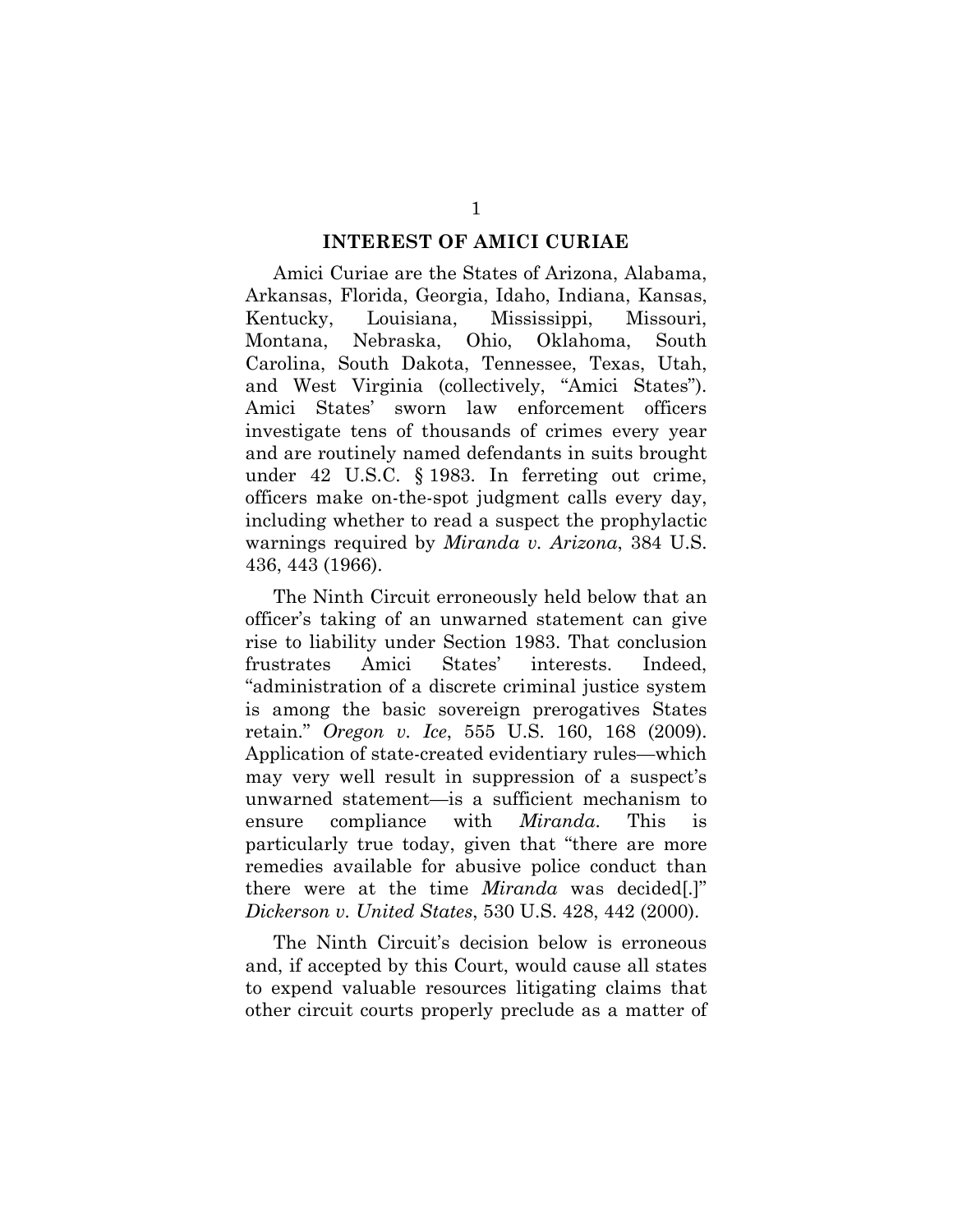law. This Court should reject the Ninth Circuit's unwarranted expansion of the scope of liability under Section 1983.

#### **SUMMARY OF ARGUMENT**

This case presents an opportunity for the Court to clarify *Miranda*'s doctrinal underpinnings and circumscribe *Miranda*'s rule to its appropriate place in this Court's jurisprudence. As an initial matter, *Miranda* is conspicuously unmoored from both the text and history of the Fifth Amendment. The Fifth Amendment's text guarantees only that "[n]o person ... shall be compelled in any criminal case to be a witness against himself." U.S. Const. amend. V. It simply does not address pre-interrogation warnings by its terms at all. Similarly, nothing in the Self-Incrimination Clause's history contemplates preinterrogation warnings. *See Miranda*, 384 U.S. at 458–63 (reviewing history of the right against selfincrimination but never claiming that certain warnings before custodial interrogation were historically required or even considered): App.84a (Bumatay, J., dissenting) ("[A]s as a matter of history, the right against self-incrimination did not include the right to be given particular warnings before custodial interrogation may begin."). The preinterrogation warnings were a novel creation of this Court in *Miranda*, and are only defensible (if at all) as a judge-made prophylactic rule.

Amici States agree with Petitioner and the dissenting judges below that the Ninth Circuit's decision allowing officers to be sued for *Miranda*  violations alone is fundamentally flawed. That conclusion finds no support in this Court's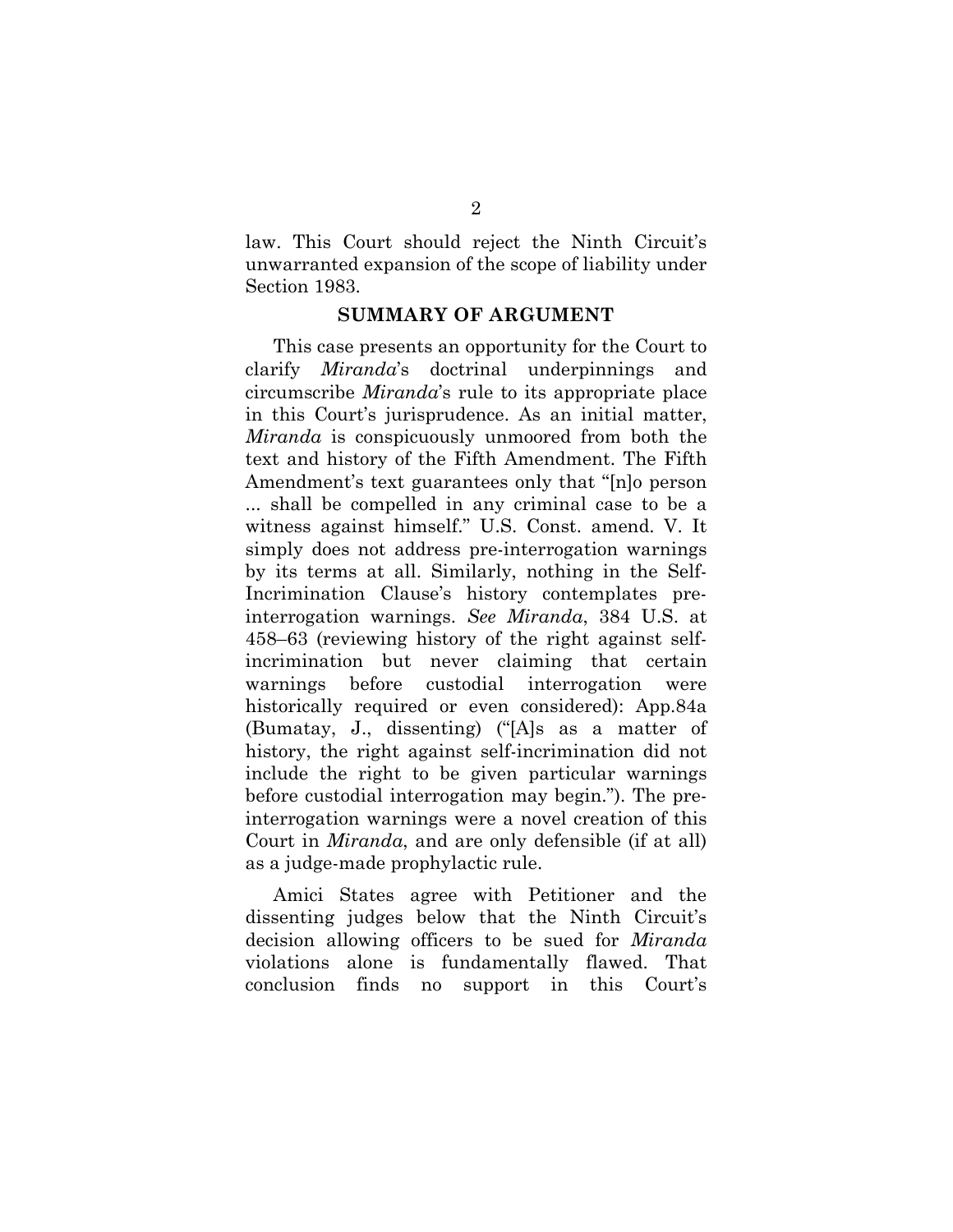precedents or the text of Section 1983, and is an unwarranted expansion of *Miranda*.

#### **ARGUMENT**

## **I.** *Miranda* **Announced A Judicially-Created Prophylactic Rule, Not A Freestanding Constitutional Right**

As the venerable adage goes, "Good fences make good neighbors." Robert Frost, *Mending Wall*, in North of Boston 11, 12–13 (1914). But that is not to say the "fences" *are* the "neighbors."

So too with prophylactic rules: as proverbial "fences" they are meant to safeguard constitutional rights (the "neighbors") but are not themselves the rights/neighbors. *See Michigan v. Harvey*, 494 U.S. 344, 350–51 (1990) (referring to prophylactic rules or "procedural safeguards" as "measures designed to ensure that constitutional rights are protected," and stating such rules "are 'not themselves rights protected by the Constitution'" (quoting *Michigan v. Tucker*, 417 U.S. 433, 444 (1974))).

This Court has constructed prophylactic rules for much the same reason that fences may be erected between neighbors: the risks of encroachment are judged too great to allow the landscape to remain unaltered. *See* Brian K. Landsberg, *Safeguarding Constitutional Rights: The Uses and Limits of Prophylactic Rules*, 66 Tenn. L. Rev. 925, 950 (1999) ("[Prophylactic rules] are based on the Constitution because they are predicated on a judicial judgment that the risk of a constitutional violation is sufficiently great that simple case-by-case enforcement of the core right is insufficient to secure that right."). The prophylactic rules, in other words,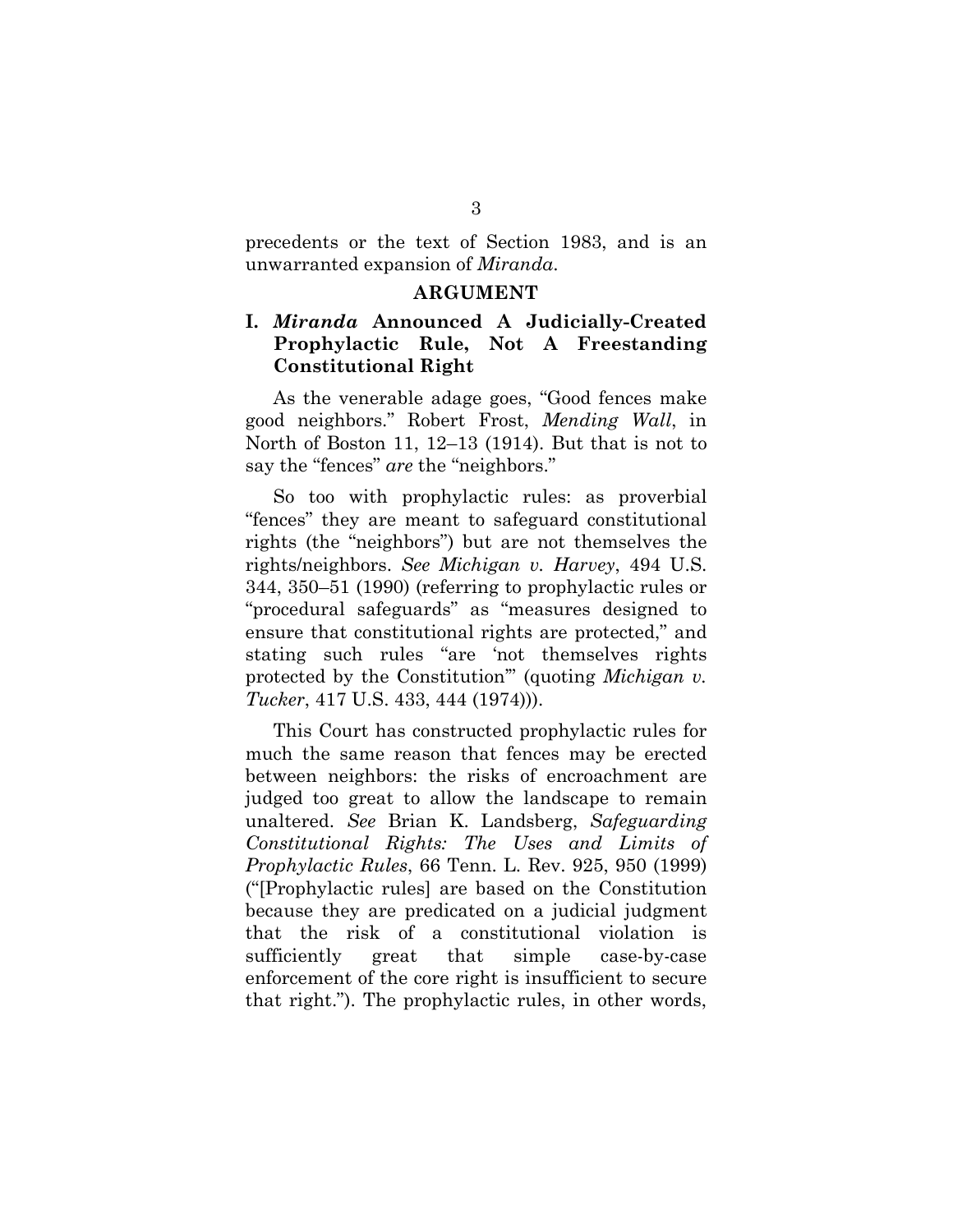create a barrier between the perceived risks of harms and the constitutional right.

But that's all prophylactic rules are: an intentionally created obstacle that make trespassings harder. They are not the constitutional rights they are meant to protect or even an extension of those rights. *Chavez v. Martinez*, 538 U.S. 760, 772 (2003) (plurality opinion) ("Rules designed to safeguard a constitutional right [] do not extend the scope of the constitutional right itself.…"). Rather, prophylactic rules resemble evidentiary or procedural rules because both inject large doses of preventative medicine into the criminal justice system—medicine that is meant to insulate constitutional rights from any close violations. *See, e.g.*, *United States v. Davila*, 569 U.S. 597, 610 (2013) (recognizing criminal procedural rule prohibiting judicial involvement in plea negotiations as prophylactic, and stating "particular facts and circumstances matter" to determine whether defendant was deprived of constitutional right to elect a trial).

A violation of the prophylactic rule is thus *not*  equivalent to a violation of the underlying right itself. Indeed, the *raison d'être* for prophylactic rules is to sweep more broadly, reaching actions that invite only a *risk*—sometimes unrealized—of a violation of the right. As a mere prophylactic rule, a violation of *Miranda* cannot be equated with a violation of the Self-Incrimination Clause itself, and hence is not actionable under Section 1983.

#### **A.** *Miranda* **Created A Prophylactic Rule**

This stark contrast between a prophylactic rule and a constitutional right is readily apparent in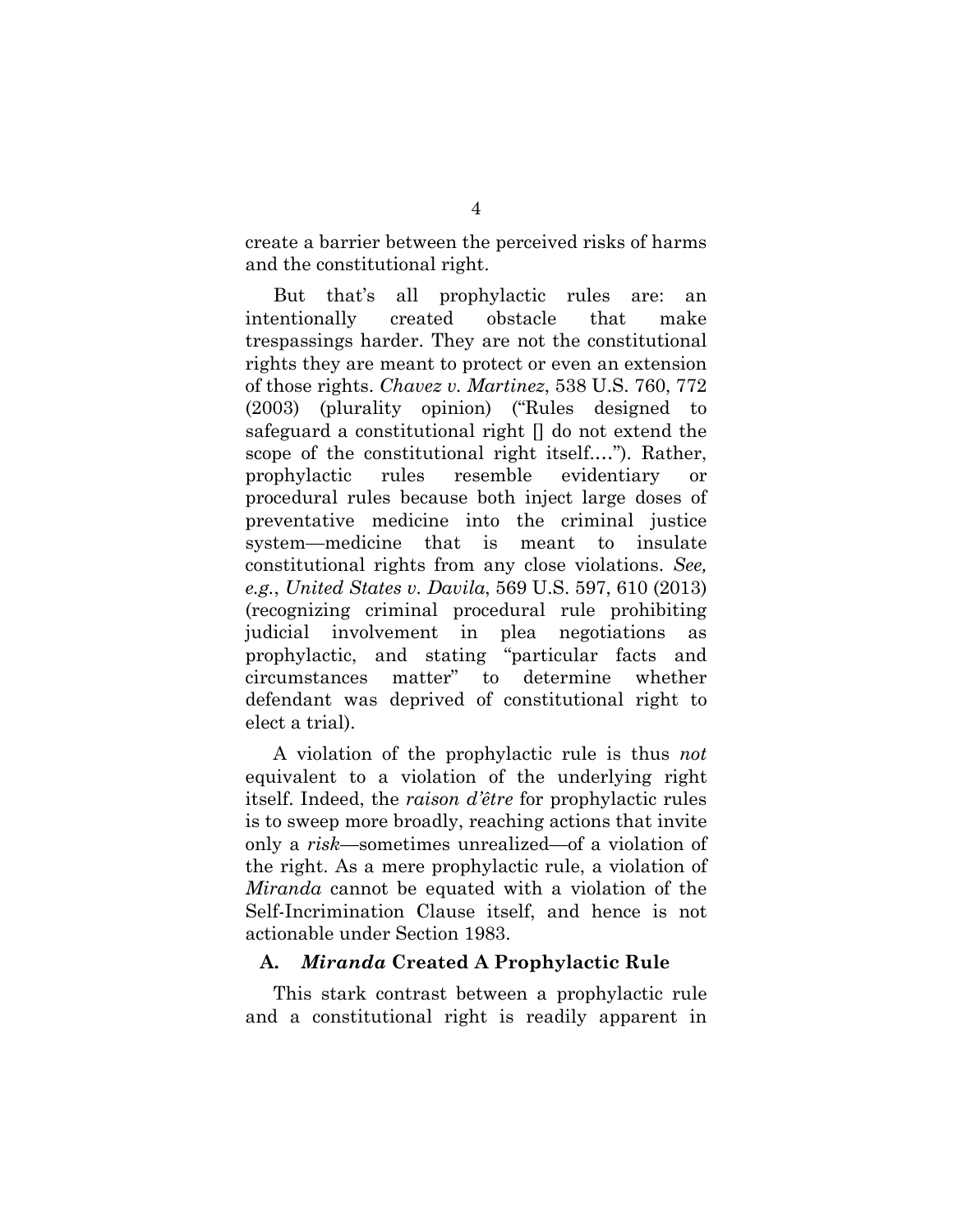*Miranda* itself. There, the Court recounted the tactics police used in custodial interrogations, *Miranda*, 384 U.S. at 448–55, and it was alarmed about the "interrogation atmosphere and the evils it can bring," *id.* at 456. The Court found that the interrogation tactics "work[ed] to undermine the individual's will to resist and to compel him to speak." *Id.* at 467. Consequently, the Court believed that in-custody interrogation "jeopardized" the Fifth Amendment right that "[n]o person ... shall be compelled in any criminal case to be a witness against himself." *Id.* at 442, 478; U.S. Const. amend. V. The Court concluded that "protective devices" or "procedural safeguards" needed to be "erected about the privilege" against self-incrimination to "combat" the pressures inherent in custodial interrogation. *Miranda*, 384 U.S. at 458, 467, 477–79.

The protective devices or procedural safeguards this Court chose to implement are what are now widely known as *Miranda* warnings: those accused of crimes and in custody must be informed, before questioning, that they have the right to remain silent, anything they say can be used against them in a court of law, they have the right to an attorney, and an attorney will be appointed if they cannot afford one. *Id.* at 478–79. This Court explained in painstaking, legislative-like detail the *specific* warning that must be given and the threat to the right against self-incrimination it was attempting to prevent. *Id.* at 467–77.

Because *Miranda* reads more like a statute than a judicial decision, it has been subject to extensive criticism—including by members of this Court. *See Dickerson v. United States*, 530 U.S. 428, 465 n.2 (2000) (Scalia, J., dissenting) ("*Miranda* has been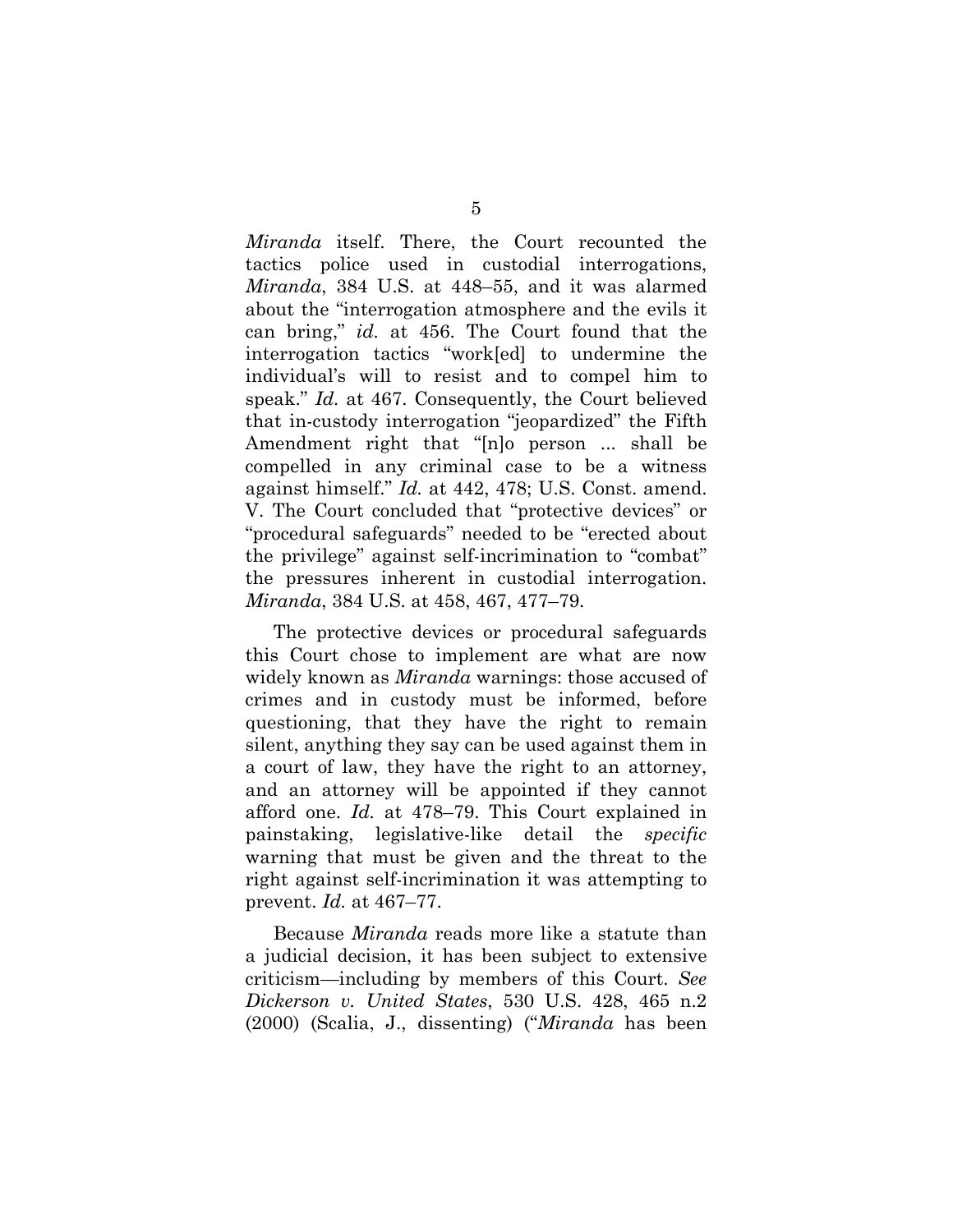continually criticized by lawyers, law enforcement officials, and scholars since its pronouncement...."); *Michigan v. Tucker*, 417 U.S. 433, 460 (1974) (White, J., concurring) ("I continue to think that *Miranda v. Arizona*, 384 U.S. 436 (1966), was illconceived and without warrant in the Constitution."); *see also*  Joseph D. Grano, *Miranda's Constitutional Difficulties: A Reply to Professor Schulhofer*, 55 U. Chi. L. Rev. 174 (1988) (presenting argument that *Miranda* exercised "judicial authority not conveyed by the Constitution").

This Court has addressed some of that criticism by making clear that all *Miranda* did was to create a prophylactic rule designed to protect the right against self-incrimination. *See*, *e.g.*, *J.D.B. v. North Carolina*, 564 U.S. 261, 269 (2011) (*Miranda*  established a "prophylactic" rule designed to "safeguard the constitutional guarantee against selfincrimination."); *Howes v. Fields*, 565 U.S. 499, 507 (2012) (*Miranda* adopted a "set of prophylactic measures" (quoting *Maryland v. Shatzer*, 559 U.S. 98, 103 (2010))); *Montejo v. Louisiana*, 556 U.S. 778, 794 (2009) (discussing "*Miranda*'s prophylactic protection"); *Chavez*, 538 U.S. at 772 ("[T]he *Miranda* exclusionary rule [is] a prophylactic measure.").

Importantly, *Miranda* did not hold that the right against self-incrimination was violated merely because police questioned a suspect in custody. *Miranda* instead believed the right against selfincrimination was "jeopardized" during custodial interrogation. 384 U.S. at 478. *Miranda* created a barrier to protect the Fifth Amendment right by requiring police to give certain warnings and by excluding any unwarned statements from trial.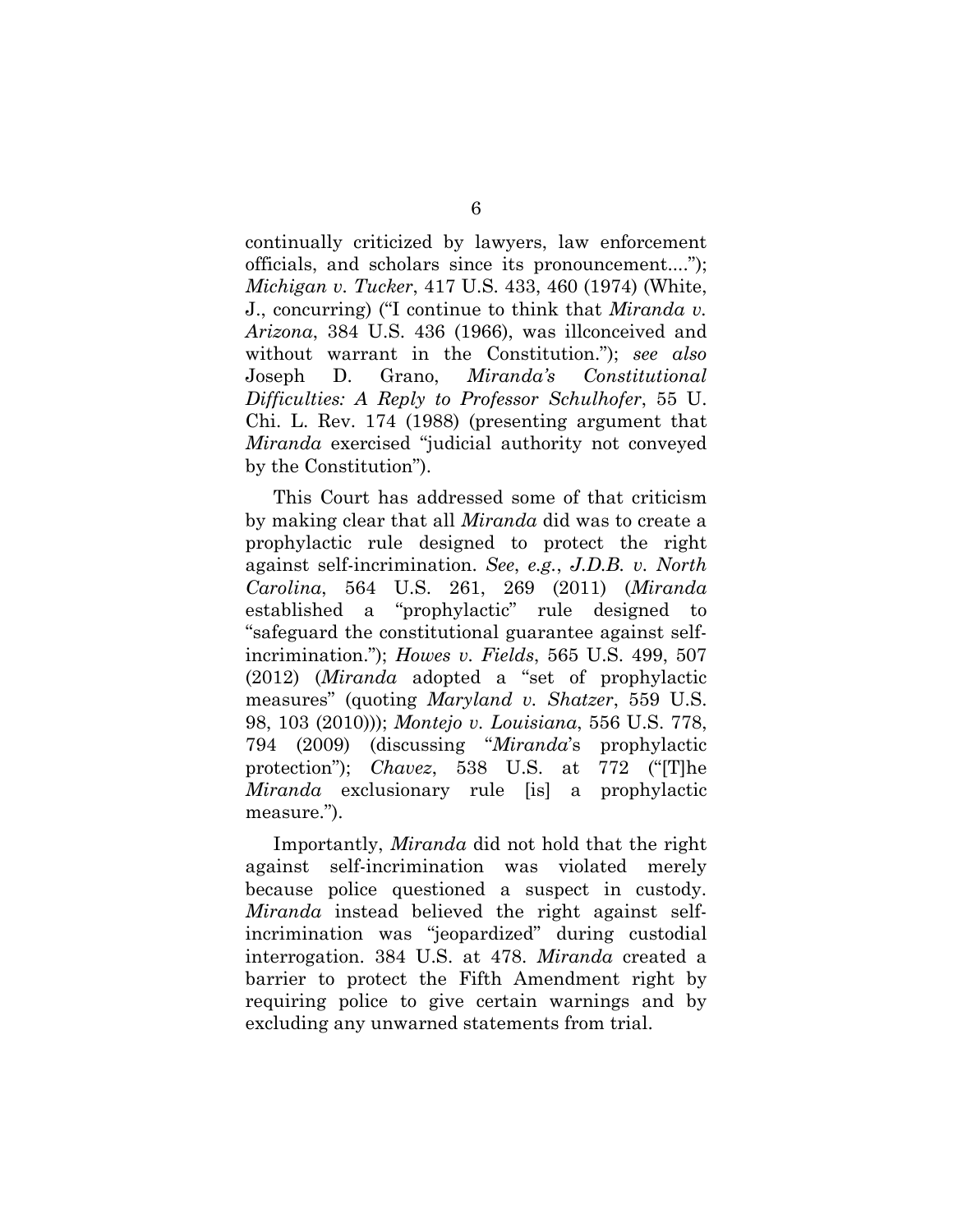## **B. This Court Has Repeatedly Recognized Limits To** *Miranda***'s Reach**

Nothing over the past five decades suggests that *Miranda* warnings have blossomed from a mere prophylactic rule into a full-blown, freestanding constitutional right. As Judge Bumatay correctly recognized in his dissent, this Court has reiterated many times that *Miranda* warnings are "prophylactic" but not once has this Court declared them a "constitutional right." App.89a (collecting cases showing the Court has "described *Miranda* warnings as 'prophylactic' at least 21 times and called them a 'constitutional right' zero times").

Notably, this Court has repeatedly relied on the fact that *Miranda*'s rule is only prophylactic in nature to limit *Miranda*'s reach. For example, in *Michigan v. Tucker*, the Court refused to exclude the "fruits" of a mere *Miranda* violation because *Miranda* warnings are a procedural safeguard, not a constitutional right, and there was no other reason to exclude the fruits. 417 U.S. at 439, 444–50. One year later, in *Oregon v. Hass*, the Court allowed unwarned statements to be admitted for impeachment purposes despite a *Miranda* violation because the statements were voluntary and "the shield provided by *Miranda* is not to be perverted." 420 U.S. 714, 722 (1975); *see also New Jersey v. Portash*, 440 U.S. 450, 458–59 (1979) (stating that the voluntariness of the unwarned statements in *Hass* was central to *Hass*'s holding).

This Court then created a public safety exception to *Miranda* because "the need for answers to questions in a situation posing a threat to the public safety outweigh[ed] the need for the prophylactic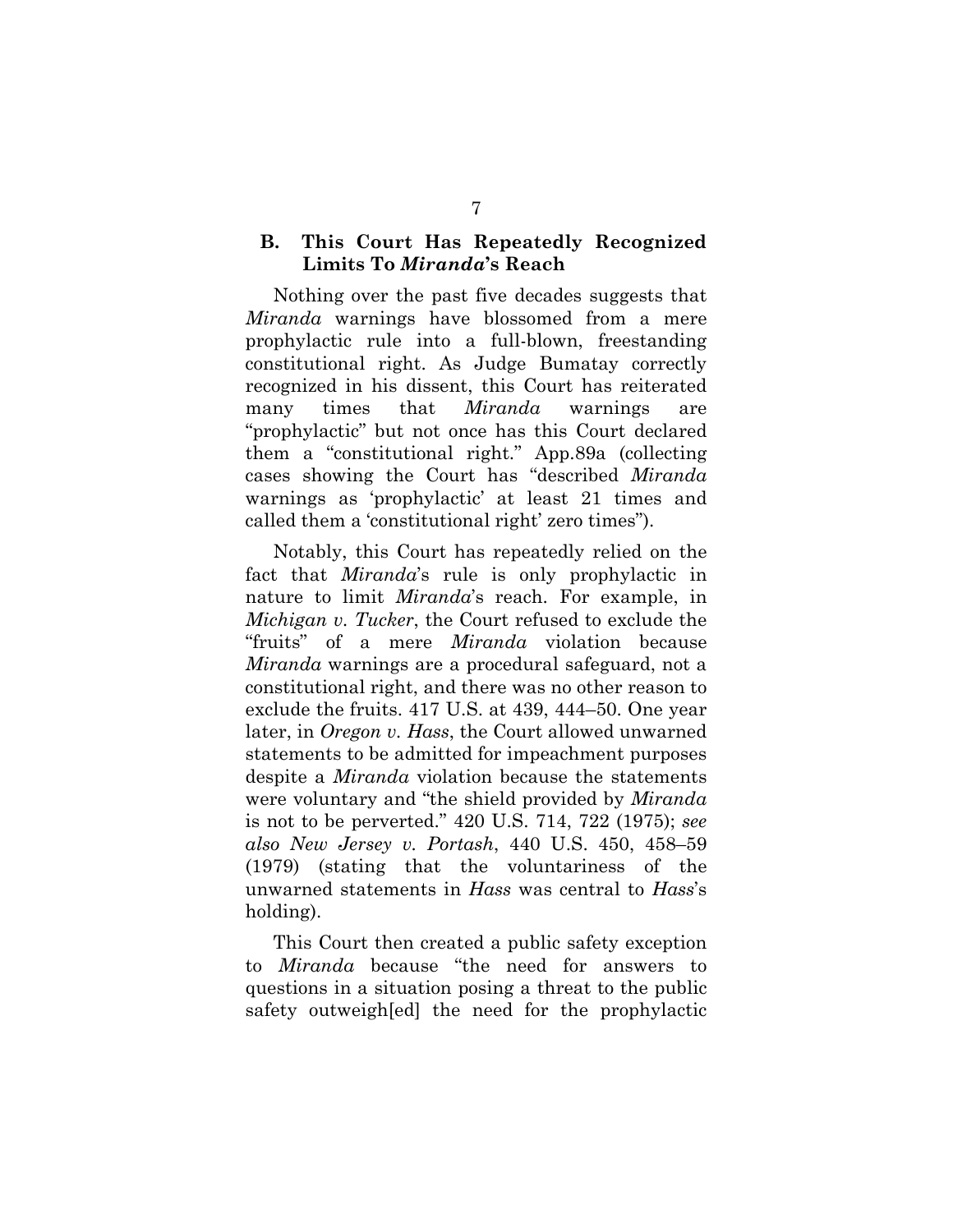rule protecting the Fifth Amendment's privilege against self-incrimination." *New York v. Quarles*, 467 U.S. 649, 657 (1984). And in *Oregon v. Elstad*, this Court declined to extend the fruit-of-the-poisonoustree doctrine to a *Miranda* violation because there was no constitutional violation or any other reason to exclude the statement. 470 U.S. 298, 304–09, 317–18 (1985). In *Elstad*, the Court observed that *Miranda* "serves the Fifth Amendment and sweeps more broadly than the Fifth Amendment itself" because *Miranda* "may be triggered even in the absence of a Fifth Amendment violation." *Id*. at 306. Thus, "*Miranda*'s preventive medicine provides a remedy even to the defendant who has suffered no identifiable constitutional harm." *Id*. at 307. This Court emphasized that an officer's error "in administering the prophylactic *Miranda* procedures … should not breed the same irremediable consequences as police infringement of the Fifth Amendment itself." *Id.* at 309.

The majority opinion in *Dickerson v. United States*, 530 U.S. 428 (2000), did not elevate *Miranda* warnings from a prophylactic rule to a constitutional right. Although it said *Miranda* announced a "constitutional rule," 530 U.S. at 444, *Dickerson* never said *Miranda* expanded the Fifth Amendment's right against self-incrimination or created a new constitutional right. Instead, *Dickerson* said that it "need not go further than *Miranda* to decide this case." *Id.* at 442. And as already discussed, *Miranda* never laid down anything but a prophylactic rule. *See supra* at 4-6.

Consequently, the "constitutional rule" in *Miranda* remained a prophylactic rule after *Dickerson*. The rule is only "constitutional" in the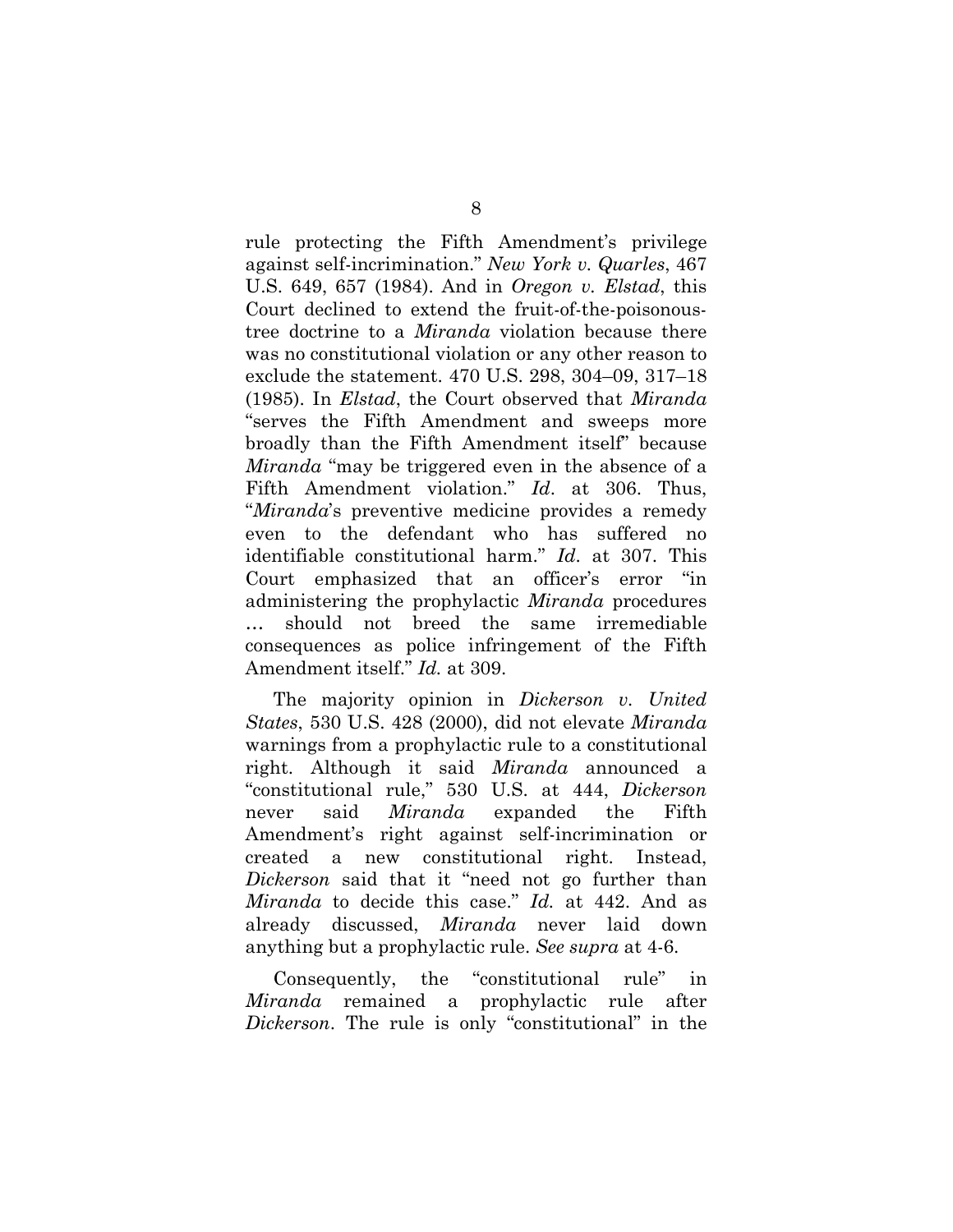sense that it *protects* a constitutional right and cannot be legislatively abrogated unless other procedural safeguards are at least as protective. *See Dickerson*, 530 U.S. at 444 (holding that Congress cannot supersede *Miranda* legislatively); *Miranda*, 384 U.S. at 477 (describing the "principles announced today" as "deal[ing] with the protection which must be given to the privilege against selfincrimination," and explaining that the delineated warnings or another effective system are "safeguards to be erected about the privilege" during custodial interrogation); *see also* Erwin Chemerinsky, *The Court Should Have Remained Silent: Why the Court Erred in Deciding Dickerson v. United States*, 149 U. Pa. L. Rev. 287, 288 (2000) (recognizing, even after *Dickerson*, that *Miranda* warnings are part of those "judicially created devices for protecting constitutional rights"). Put another way, *Miranda*'s status as a "constitutional rule" is still a "far cry from elevating it to a 'constitutional right.'" App.91a (Bumatay, J., dissenting).

The Court's subsequent treatment of *Miranda* in *Chavez v. Martinez*, 538 U.S. 760 (2003), and *United States v. Patane*, 542 U.S. 630 (2004), confirms that *Miranda* warnings were never elevated to a constitutional right in *Dickerson* or any other case. *See* Michael A. Cantrell, *Constitutional Penumbras and Prophylactic Rights: The Right to Counsel and the "Fruit of the Poisonous Tree*,*"* 40 Am. J. Crim. L. 111, 143 (2013) (stating that after *Patane*, it is clearer that *Dickerson* did not "elevat[e] the Miranda safeguards to the level of fully-recognized constitutional rights"). The four-justice plurality in *Chavez* concluded that a failure to read *Miranda* warnings "cannot be grounds for a § 1983 action"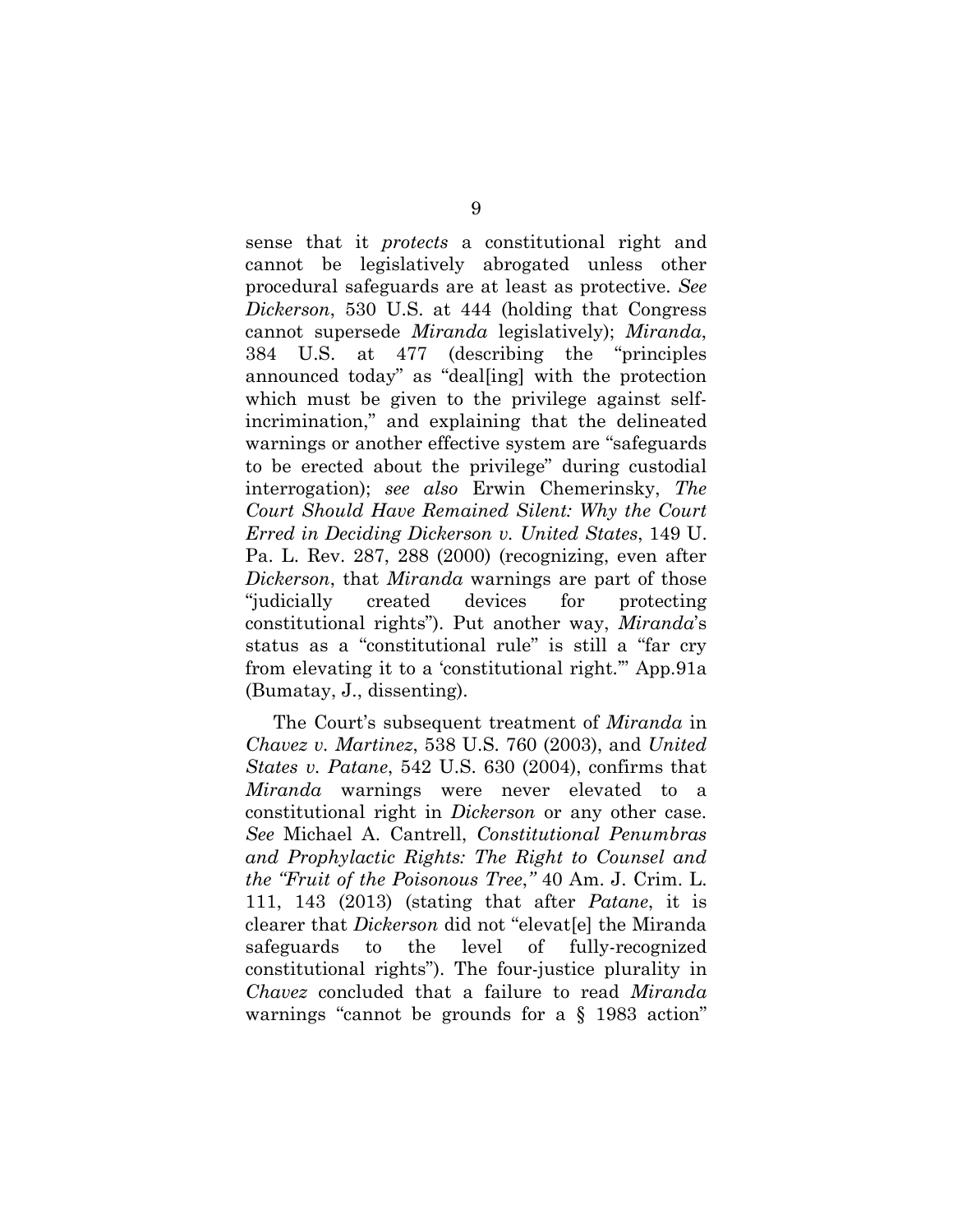because *Miranda* was a "prophylactic measure" designed to prevent violations of the right against self-incrimination and not a constitutional right. *Chavez*, 538 U.S. at 772 (plurality opinion). A twojustice concurrence agreed that *Miranda* was "outside the Fifth Amendment's core" and a "complementary protection," and rejected the § 1983 claim. *Id.* at 778 (Souter, J., concurring). Hence, a majority of justices in *Chavez* agreed that *Miranda* warnings are not a constitutional right.

The same is true in *Patane*. The three-justice plurality noted that *Miranda* was a judge-made prophylactic rule designed to protect the right against self-incrimination, not a constitutional right itself, and declined to exclude from trial the "fruits" of a mere *Miranda* violation. *Patane*, 542 U.S. at 633–34, 639–43 (plurality opinion). A two-justice concurrence agreed with the plurality opinion that *Dickerson* did not undermine *Elstad* or *Quarles*, *id.* at 644–45 (Kennedy, J., concurring), both of which differentiated between Fifth Amendment violations and a violation of *Miranda*'s prophylactic rule, *supra* at 7-8.

For all of these reasons, Amici States agree with Petitioner that *Miranda* only sets forth a prophylactic rule, not a freestanding constitutional right. This Court should therefore reverse the judgment below.

### **II. An Officer's Failure To Read** *Miranda* **Warnings Is Not Actionable Under Section 1983**

Exposing officers to liability for mere *Miranda*  violations is also untenable under Section 1983, not only because *Miranda* is a prophylactic rule, but also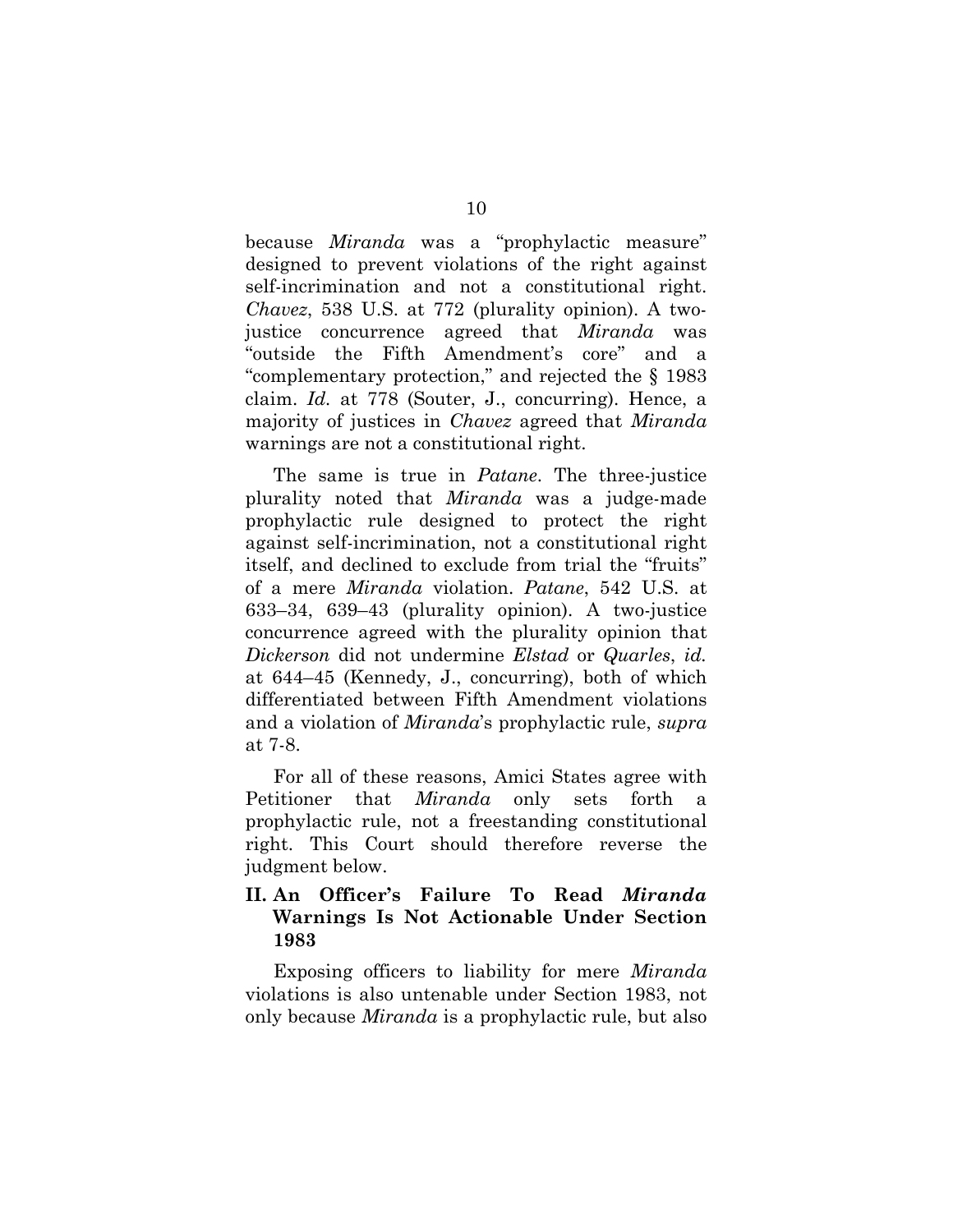because officers do not proximately cause *Miranda*violative statements to be admitted into evidence.

## **A.** *Miranda* **Did Not Create A Substantive Right That Can Be Vindicated Through Section 1983**

Section 1983 provides a cause of action only when a person has suffered the "deprivation of any rights, privileges, or immunities, *secured by the Constitution and laws*." 42 U.S.C. § 1983 (emphasis added). As discussed above, *Miranda* warnings are not a constitutional right but a judge-made, prophylactic rule designed to protect the right against selfincrimination. *See supra* Section I. This Court should therefore not find a cognizable claim for damages when the allegation is that an officer violated *Miranda*'s prophylactic rule instead of the constitutional right against self-incrimination itself.

The purpose of a Section 1983 cause of action is to give individuals the opportunity to seek redress for a violation of a constitutional right.[1](#page-16-0) *Golden State Transit Corp. v. City of Los Angeles*, 493 U.S. 103, 105 (1989). For example, individuals may seek damages for violations of the Fourth Amendment right against unreasonable seizures, *Graham v. Connor*, 490 U.S. 386, 394 (1989) (opining that excessive force claim arising during arrest or investigatory stop and brought under § 1983 invokes Fourth Amendment right to be secure in their person and free from unreasonable seizures); the Fifth Amendment right against government takings without pay, *Knick v. Township of Scott, Pennsylvania*, 139 S. Ct. 2162, 2168 (2019) (holding

<span id="page-16-0"></span><sup>&</sup>lt;sup>1</sup> No federal statutory right is at issue in this case.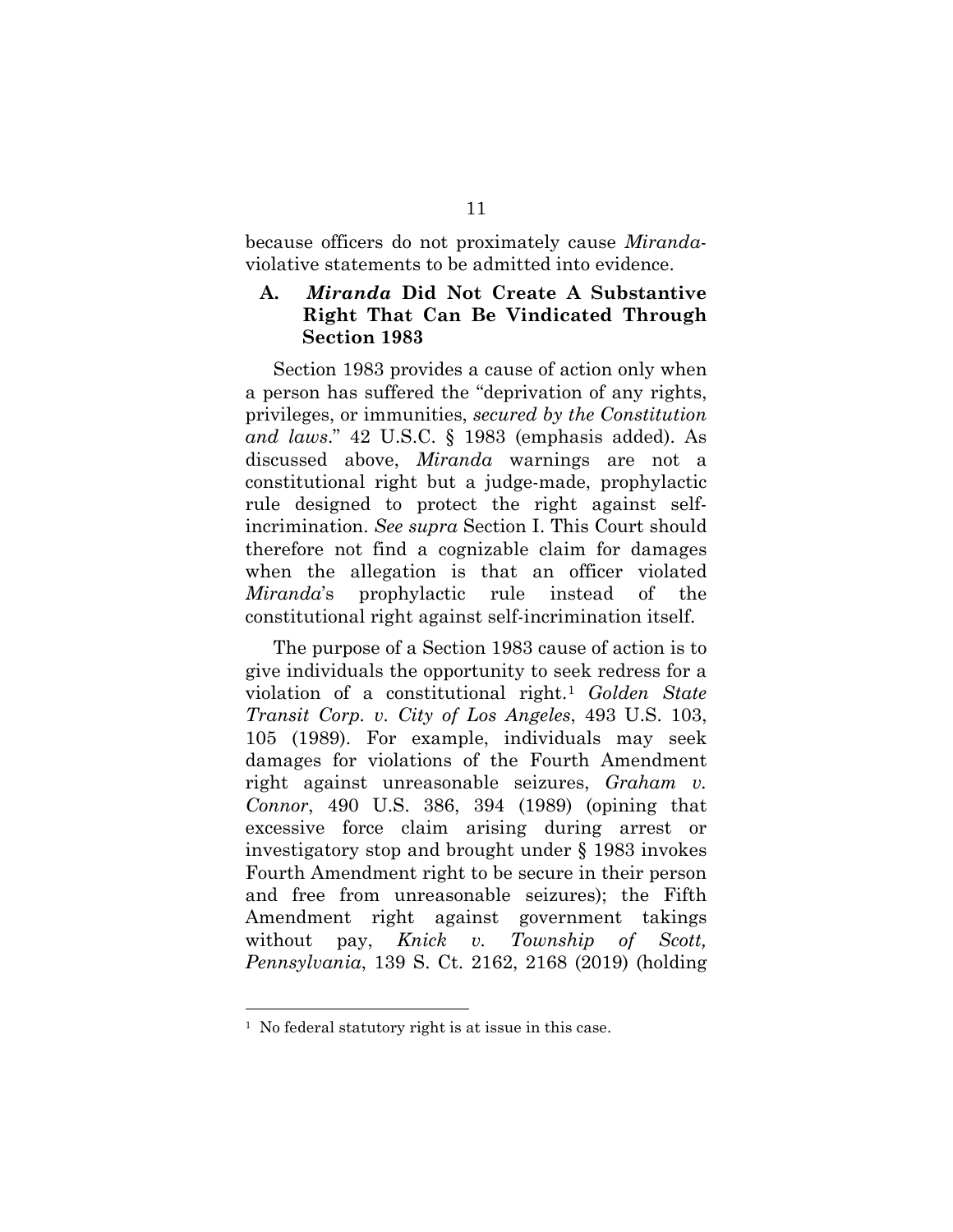that a property owner may bring a § 1983 claim for violations of the Fifth Amendment "when the government takes his property without just compensation"); and the Eighth Amendment right against cruel and unusual punishment, *Wilkins v. Gaddy*, 559 U.S. 34, 36–40 (2010) (examining requirements for proving § 1983 claim alleging violation of Eight Amendment right against cruel and unusual punishment).

But violations of prophylactic rules are treated differently. They are not redressable under Section 1983 because "violations of judicially crafted prophylactic rules do not violate the constitutional rights of any person." *Chavez*, 538 U.S. at 772 (plurality opinion). In *Chavez*, for example, a plurality of the Court decided that "Chavez's failure to read *Miranda* warnings to Martinez did not violate Martinez's constitutional rights and cannot be grounds for a § 1983 action." *Id*.; *see also id.* at 780 (Scalia, J., concurring) ("Section 1983 does not provide remedies for violations of judicially created prophylactic rules, such as the rule of *Miranda*....").

Similarly, the Seventh Circuit has refused to allow liability under Section 1983 for a violation of a prophylactic rule that prohibits the admission of unreliable eyewitness identifications at a criminal trial. *Hensley v. Carey*, 818 F.2d 646, 649–51 (7th Cir. 1987). The Seventh Circuit reasoned, "The rule against admission of evidence from unnecessarily suggestive lineups is a prophylactic rule designed to protect a core right, that is the right to a fair trial, and it is only the violation of the core right and not the prophylactic rule that should be actionable under [Section] 1983." *Id.* at 649. The Sixth and Eighth Circuits have likewise concluded that an unduly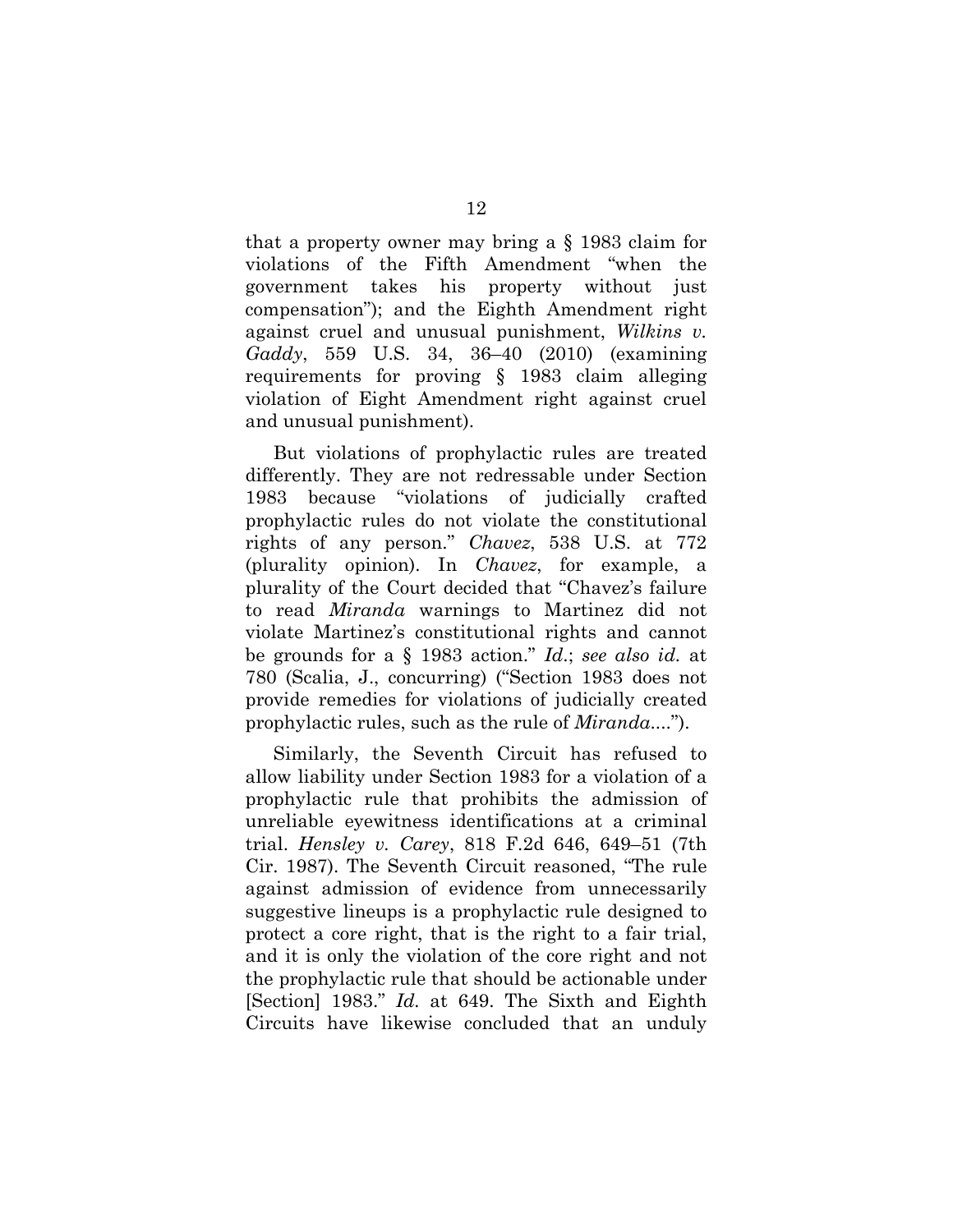suggestive lineup merely implicates a prophylactic rule, not a constitutional right, and precluded the Section 1983 claims. *Pace v. City of Des Moines*, 201 F.3d 1050, 1055 (8th Cir. 2000) (reasoning that Section 1983 claim for malicious prosecution did not allege violation to right to fair trial but only violation of the prophylactic rule against unduly suggestive lineups); *Hutsell v. Sayre*, 5 F.3d 996, 1005–06 (6th Cir. 1993) (holding that Section 1983 claim did not lie where plaintiff was "not challenging a violation of the core right to a fair trial, but merely the purported violation of a prophylactic rule").

Given how prophylactic rules are treated generally in Section 1983 lawsuits, and that only constitutional rights are redressable under Section 1983, this Court should hold that a *Miranda*  violation alone does not give rise to a cognizable claim for damages under Section 1983.

## **B. Police Officers Do Not Proximately Cause Unwarned Confessions To Be Admitted Into Evidence In A Criminal Trial**

As Vega correctly asserts, the Ninth Circuit's judgment rests on yet another error since it held causation could be established here. But a police officer does not proximately cause an unwarned statement to be admitted into evidence at trial.

It is well-established that Section 1983 requires causation. *See* 42 U.S.C. § 1983 (authorizing action against a person who "*subjects, or causes to be subjected*" any person who is deprived of a constitutional right (emphasis added)); *see also Malley v. Briggs*, 475 U.S. 335, 344 n.7 (1986) (Section 1983 requires "the same causal link" required by common tort law principles). Police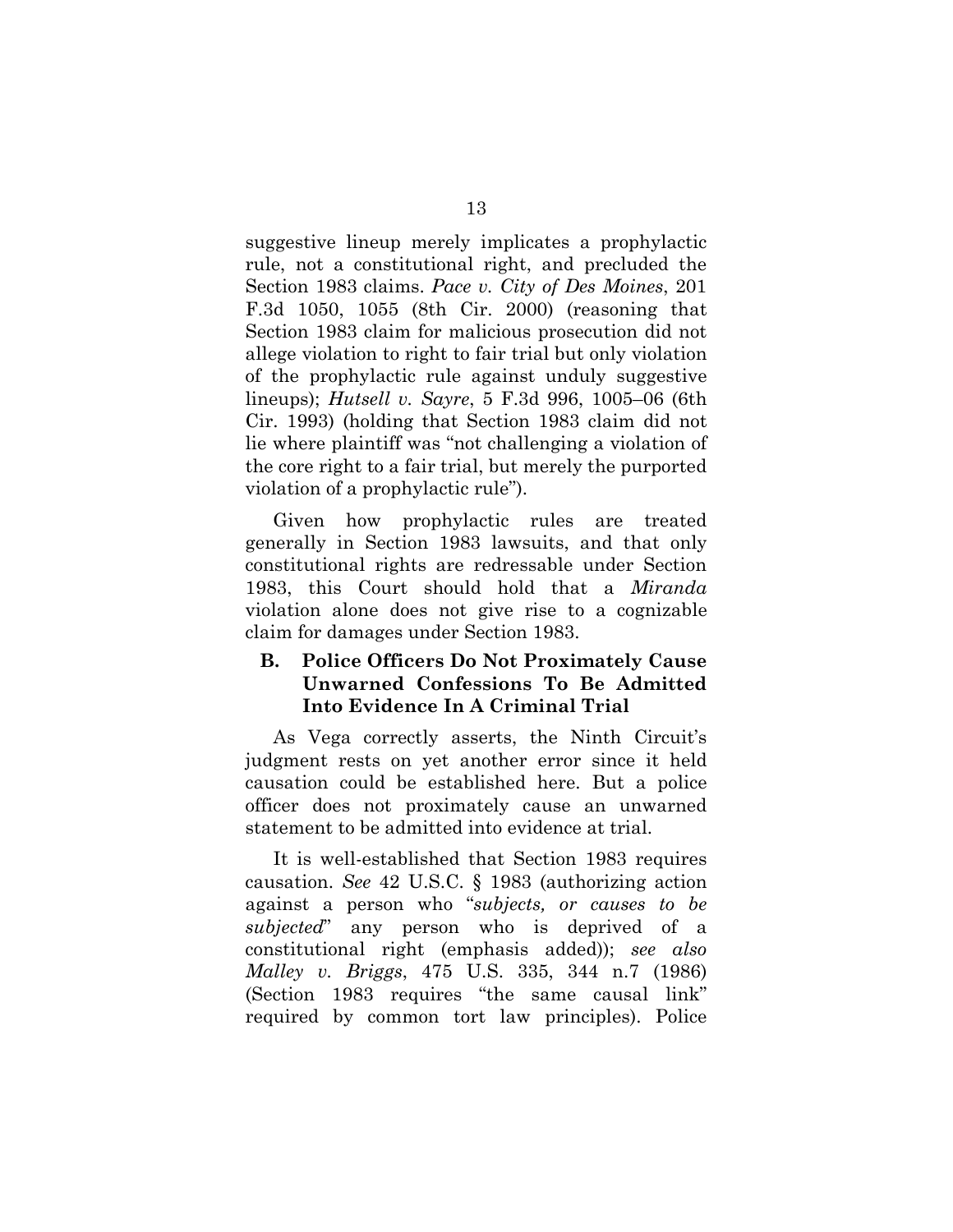officers' actions might be a link in the chain leading to the introduction of unwarned statements at trial because they collected the statements months—or even years—before trial. But the admission of *Miranda*-violative statements at trial is neither reasonably foreseeable by officers nor proximately caused by them—particularly because the causal chain runs through multiple independent actors.

### **1. Admitting an unwarned confession at a criminal trial is not reasonably foreseeable**

Courts should not expect police officers to reasonably foresee that any unwarned confession they collect will be admitted into evidence at a criminal trial. To the contrary, a police officer should reasonably expect *Miranda*-violative statements to be suppressed. *See Miranda*, 384 U.S. at 479 ("[U]nless and until such warnings and waiver are demonstrated by the prosecution at trial, no evidence obtained as a result of interrogation can be used against him.").

Holding police officers liable under Section 1983 would mean the law expects them to understand all the nuances of *Miranda*-related case law. That is unreasonable. These nuances are ever-evolving and are often "ill defined." *Withrow v. Williams*, 507 U.S. 680, 711 (1993) (O'Connor, J., concurring in part).

A prime example is the "custody" requirement. What constitutes "custody" has proved to be 'a slippery one,'" *id.* (quoting *Elstad*, 470 U.S. at 309), and police officers "investigating serious crimes [cannot realistically be expected to] make no errors whatsoever," *Elstad*, 470 U.S. at 309 (quoting *Tucker*, 417 U.S. at 446). As this Court has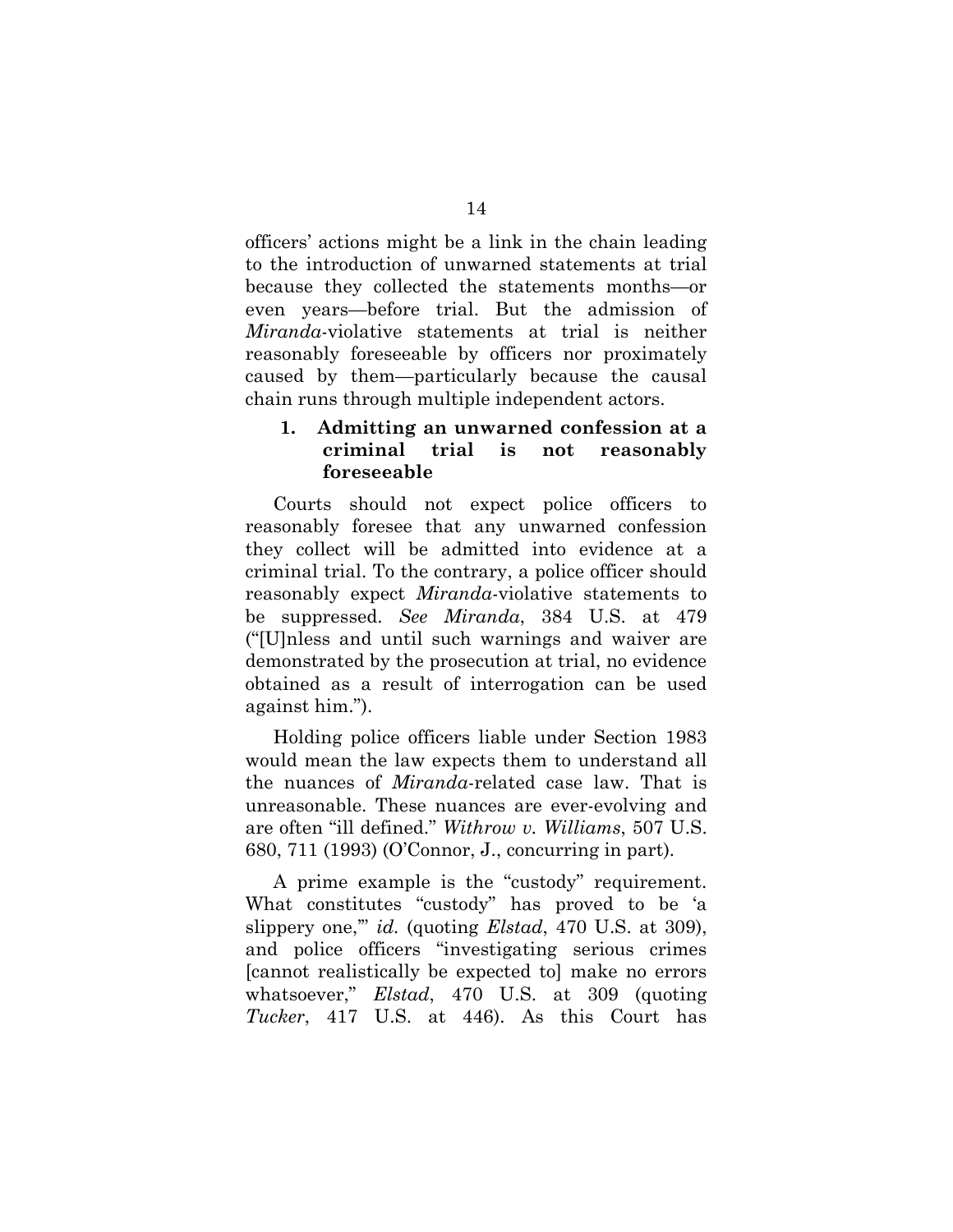recognized in many other contexts, officers "'have only limited time and expertise to reflect on and balance the social and individual interests involved in the specific circumstances they confront.'" *Quarles*, 467 U.S. at 658 (quoting *Dunaway v. New York*, 442 U.S. 200, 213-14 (1979)).

A police officer should reasonably be able to expect that law-trained prosecutors would not offer unwarned statements for admission at trial and, even if they did, that judges would not violate *Miranda* by admitting them. A judge's admission of unwarned statements into evidence is not a "natural consequence" of a police officer's actions. *See Malley*, 475 U.S. at 344 n.7 (Section 1983 "should be read against the background of tort liability that makes a man responsible for the natural consequences of his actions") (quoting *Monroe v. Paper*, 365 U.S. 167, 187 (1961)).

Respondent's theory of liability thus bizarrely makes the non-legally-trained police officer—*i.e.*, the only actor *without* a law degree here—liable for the purported *legal* errors of prosecutors and judges who, unlike the officer, possess both law degrees and immunity. That is neither coherent nor equitable.

### **2. Independent actors break the chain of causation from a police officer**

An officer's taking of unwarned statements from a suspect is also not the proximate cause of a plaintiff's injury. Any statements that officers gather unwarned or not—require a prosecutor to introduce evidence, a defense attorney to either object or not, and a judge to decide the admissibility of the evidence. These independent actors are superseding causes of unwarned confessions being used as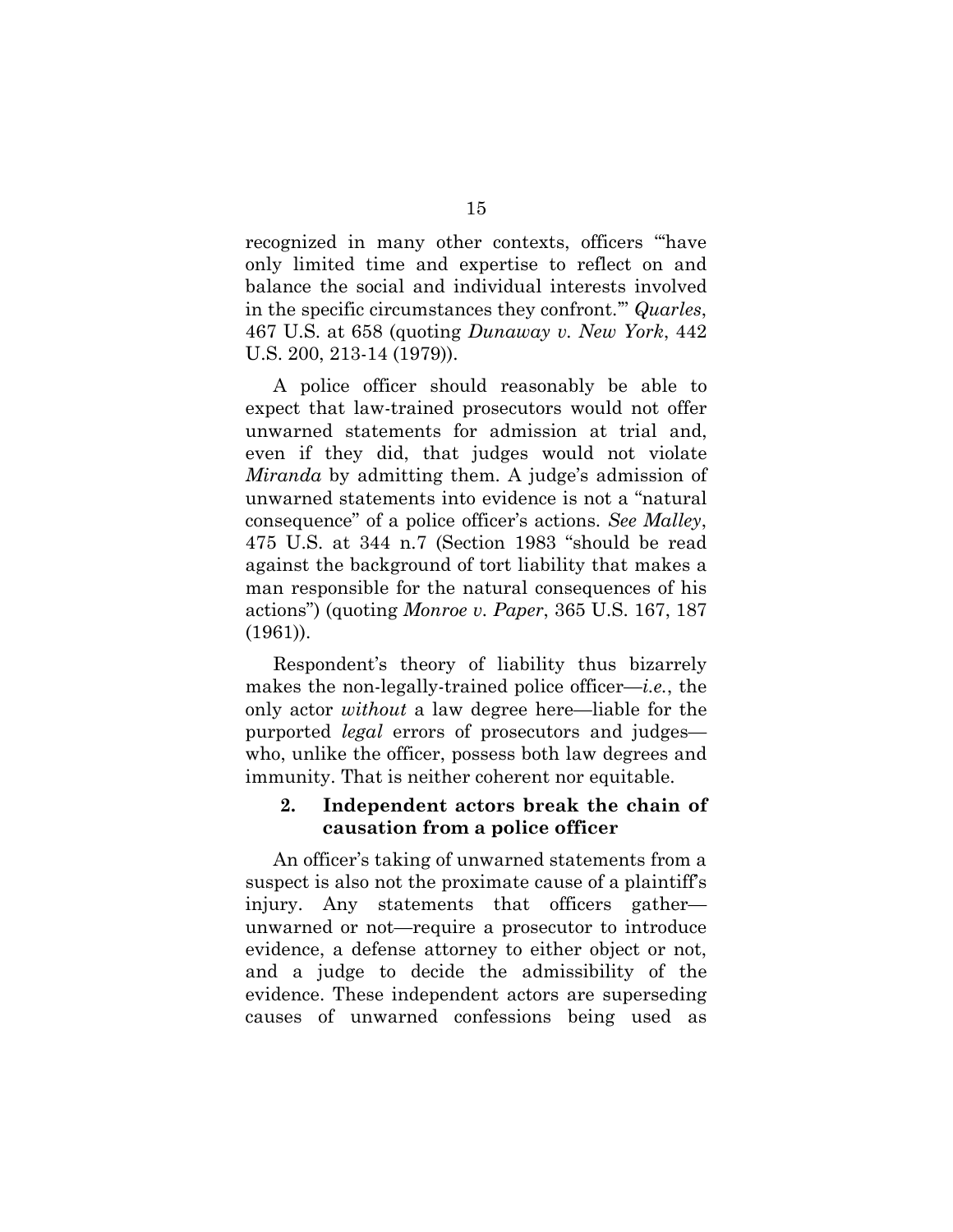evidence at a criminal trial. *See Exxon Co., U.S.A. v. Sofec, Inc.*, 517 U.S. 830, 837 (1996) (superseding cause cuts off liability and is applied when an "injury was actually brought about by a later cause of independent origin that was not foreseeable").

In *Murray v. Earle*, the Fifth Circuit held that "an official who provides accurate information to a neutral intermediary, such as a trial judge, cannot 'cause' a subsequent Fifth Amendment violation arising out of the neutral intermediary's decision, even if a defendant can later demonstrate that his or her statement was made involuntarily while in custody." 405 F.3d 278, 293 (5th Cir. 2005). Many circuit courts have likewise concluded that the chain of causation from a police officer's gathering of evidence breaks when independent actors later decide the admissibility of evidence at trial. *See, e.g.*, *Higazy v. Templeton*, 505 F.3d 161, 181 (2nd Cir. 2007) (Jacobs, C.J., concurring) ("It is well settled that the chain of causation between a police officer's unlawful arrest and a subsequent conviction and incarceration is broken by the intervening exercise of independent judgment.") (quoting *Townes v. City of New York*, 176 F.3d 138, 147 (2d Cir.1999)); *Egervary v. Young*, 366 F.3d 238, 250-51 (3rd Cir. 2004) ("We conclude that where, as here, the judicial officer is provided with the appropriate facts to adjudicate the proceeding but fails to properly apply the governing law and procedures, such error must be held to be a superseding cause, breaking the chain of causation for purposes of § 1983 and *Bivens* liability."); *Barts v. Joyner*, 865 F.2d 1187, 1196 (11th Cir. 1989) (reasoning that "later independent decisions of prosecutors, juries and judges to prosecute, indict, convict, and sentence" are "independent acts" that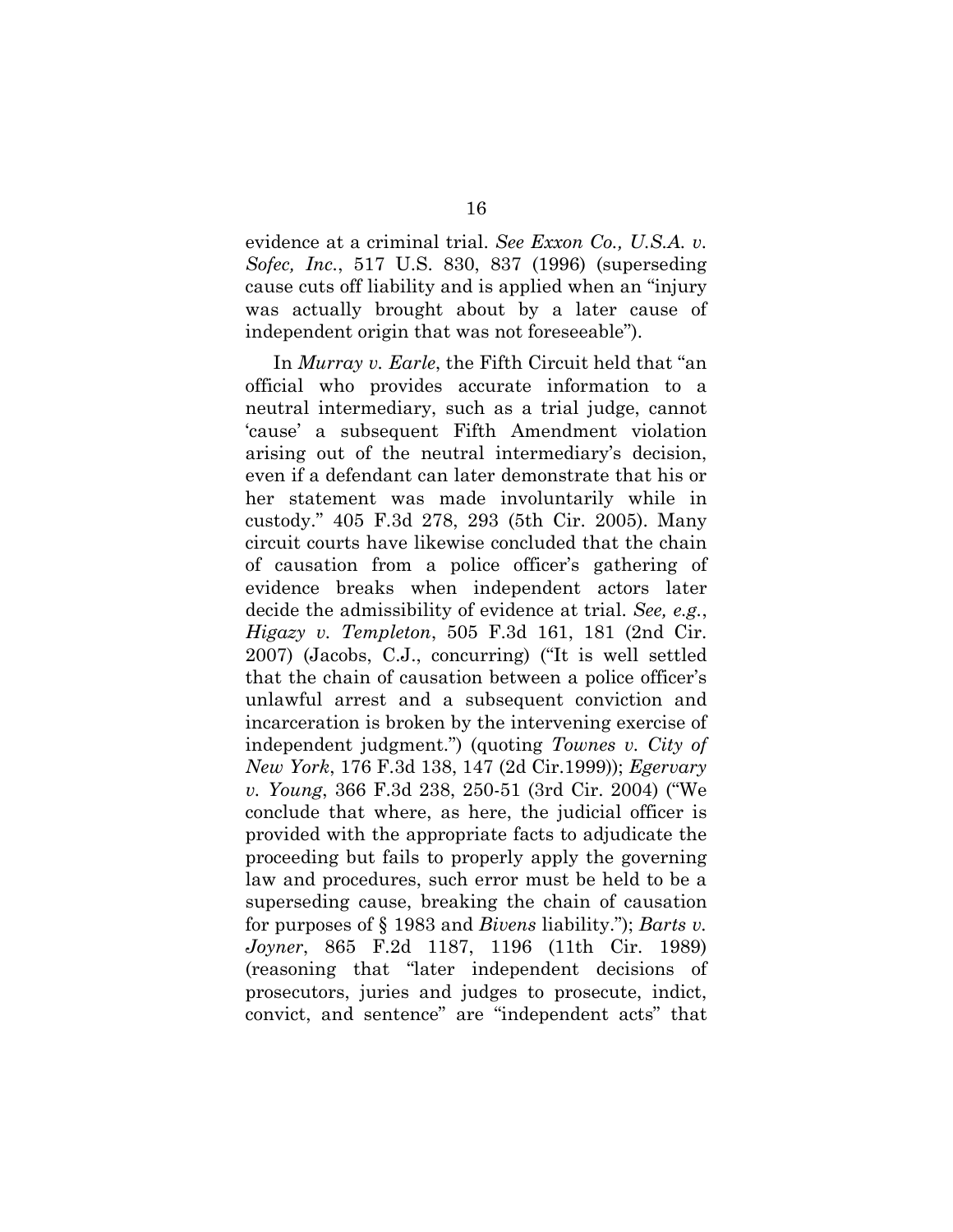break the causal connection between an unlawful seizure and damages).

Holding a police officer responsible for a person's harm caused by legal proceedings run by third parties is unwarranted. As the Eleventh Circuit aptly put it, "[p]rosecuting, indicting, finding ultimate guilt, and sentencing criminal defendants are not the business of the police.... The decisions to prosecute, to indict, to convict, and to sentence are independent from and involve considerations different from the original decision to arrest and result in different harm to a person than the harm caused by the original arrest." *Id*. Police officers certainly should not be held responsible for errors made by independent actors that receive immunity themselves. *See, e.g.*, *Imbler v. Pachtman*, 424 U.S. 409, 420 (1976) (prosecutorial immunity); *Stump v. Sparkman*, 435 U.S. 349, 359 (1978) (judicial immunity).

In sum, a trial judge's decision to admit an unwarned statement into evidence is the superseding cause of any Section 1983 injury and therefore eliminates any potential liability of the police officer. *See Murray*, 405 F.3d at 293.

### **CONCLUSION**

The Court should reverse the Ninth Circuit's decision below.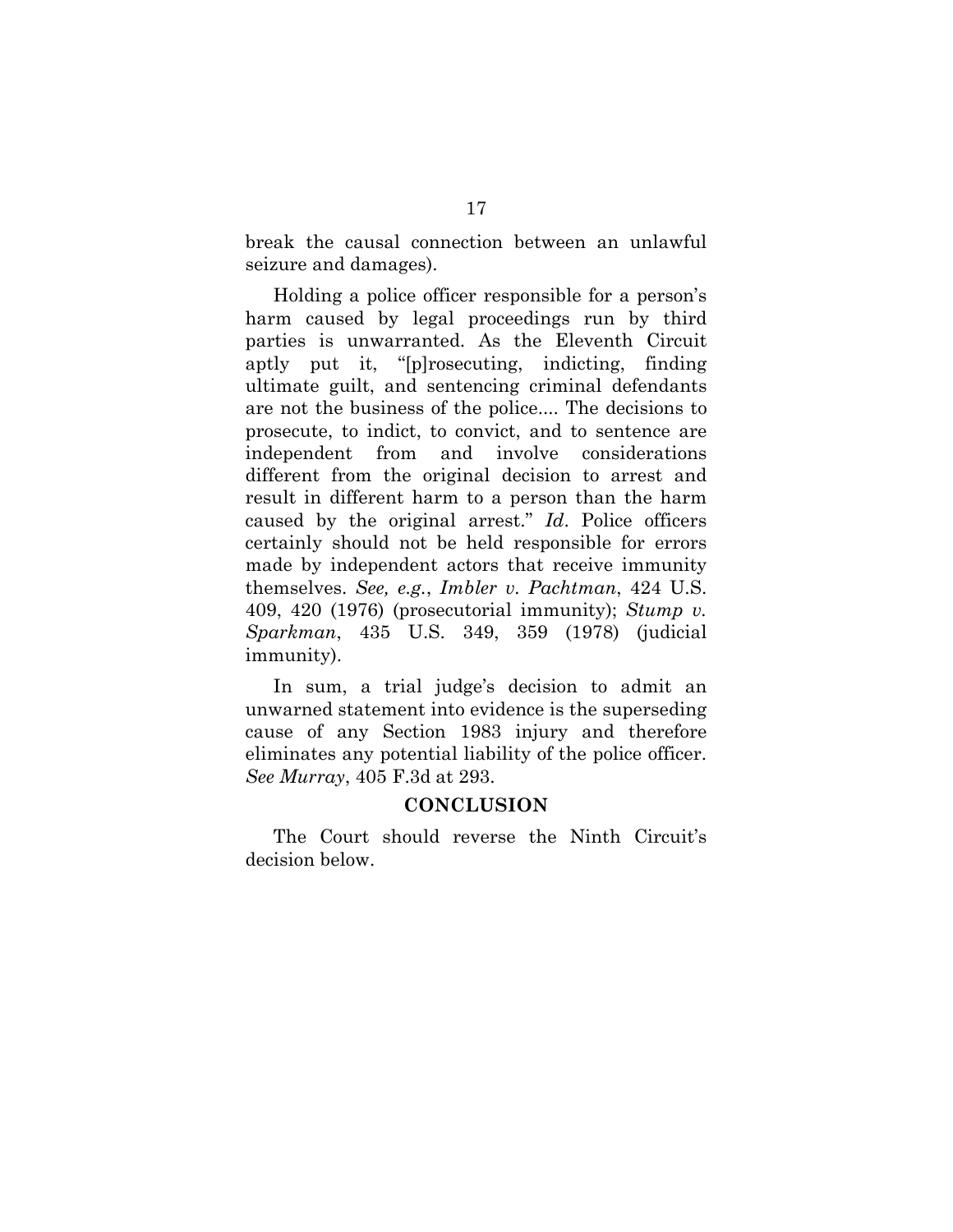| March 7, 2022           |  |
|-------------------------|--|
| <b>MARK BRNOVICH</b>    |  |
| <b>Attorney General</b> |  |
|                         |  |

JOSEPH A. KANEFIELD *Chief Deputy and Chief of Staff*

BRUNN W. ROYSDEN III *Solicitor General*

March 7, 2022 Respectfully submitted,

DREW C. ENSIGN *Deputy Solicitor General Counsel of Record* LINLEY WILSON *Deputy Solicitor General* BRIAN R. COFFMAN *Assistant Attorney General* OFFICE OF THE ARIZONA ATTORNEY GENERAL 2005 N. Central Ave. Phoenix, AZ 85004 (602) 542-3333 drew.ensign@azag.gov

*Counsel for the State of Arizona*

| STEVE MARSHALL                                   | <b>DEREK SCHMIDT</b> |
|--------------------------------------------------|----------------------|
| Alabama Attorney General Kansas Attorney General |                      |
|                                                  |                      |

LESLIE RUTLEDGE *Arkansas Attorney General* DANIEL CAMERON *Kentucky Attorney General*

ASHLEY MOODY *Florida Attorney General* JEFF LANDRY *Louisiana Attorney General*

CHRISTOPHER M. CARR *Georgia Attorney General* LYNN FITCH *Mississippi Attorney General*

LAWRENCE G. WASDEN *Idaho Attorney General*

ERIC S. SCHMITT *Missouri Attorney General*

THEODORE E. ROKITA *Indiana Attorney General*